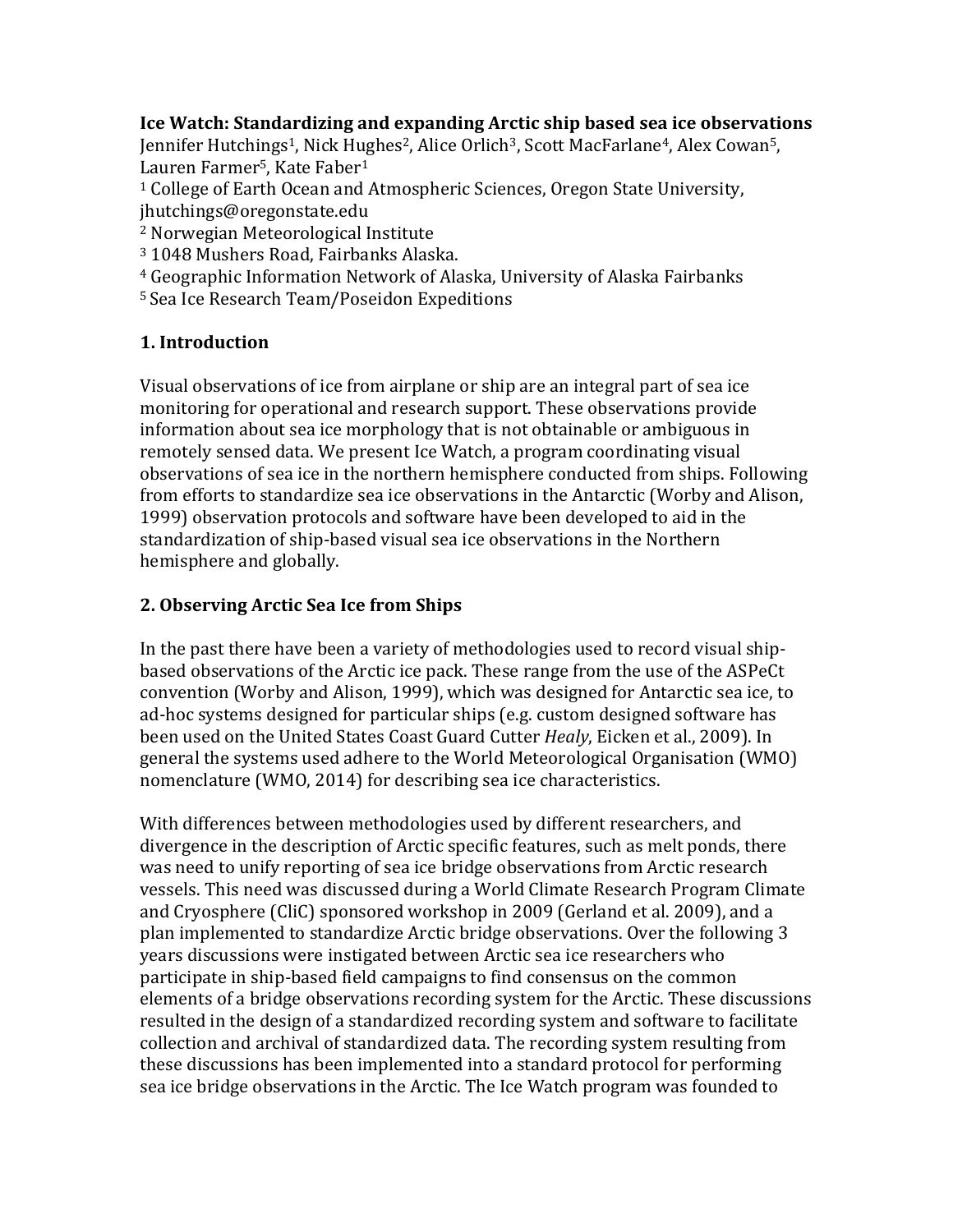facilitate uptake of the new standard methods by researchers and to assist in data archival.

Since 2012 the Ice Watch program has expanded its network of participating observers and ships. In this year data was collected during 13 separate cruises and has coverage of much of the perennial ice pack, figure 1.



Figure 1 Location of Ice Watch data collected during 2015. This is not the full set of data collected in 2015, we are anticipating contributions in the Bering Sea and central Arctic from the Sikuliaq and Healy.

# 2.1 Software to record bridge observations

To facilitate accurate recording of observations following the Ice Watch Program standard protocols software was developed for recording data and archiving the data.

The Arctic ship-borne sea ice standardization tool (ASSIST) is a stand-alone web interface that guides an observer through recording visually estimated properties of the sea ice. The ice is viewed within 1 nautical mile (nm) from the ship during a 10 minute observation period that is normally performed on the ship's bridge. The philosophy of ASSIST is to guide users through the observation process, and ensure standardized data is recorded accurately. ASSIST guides the observer with basic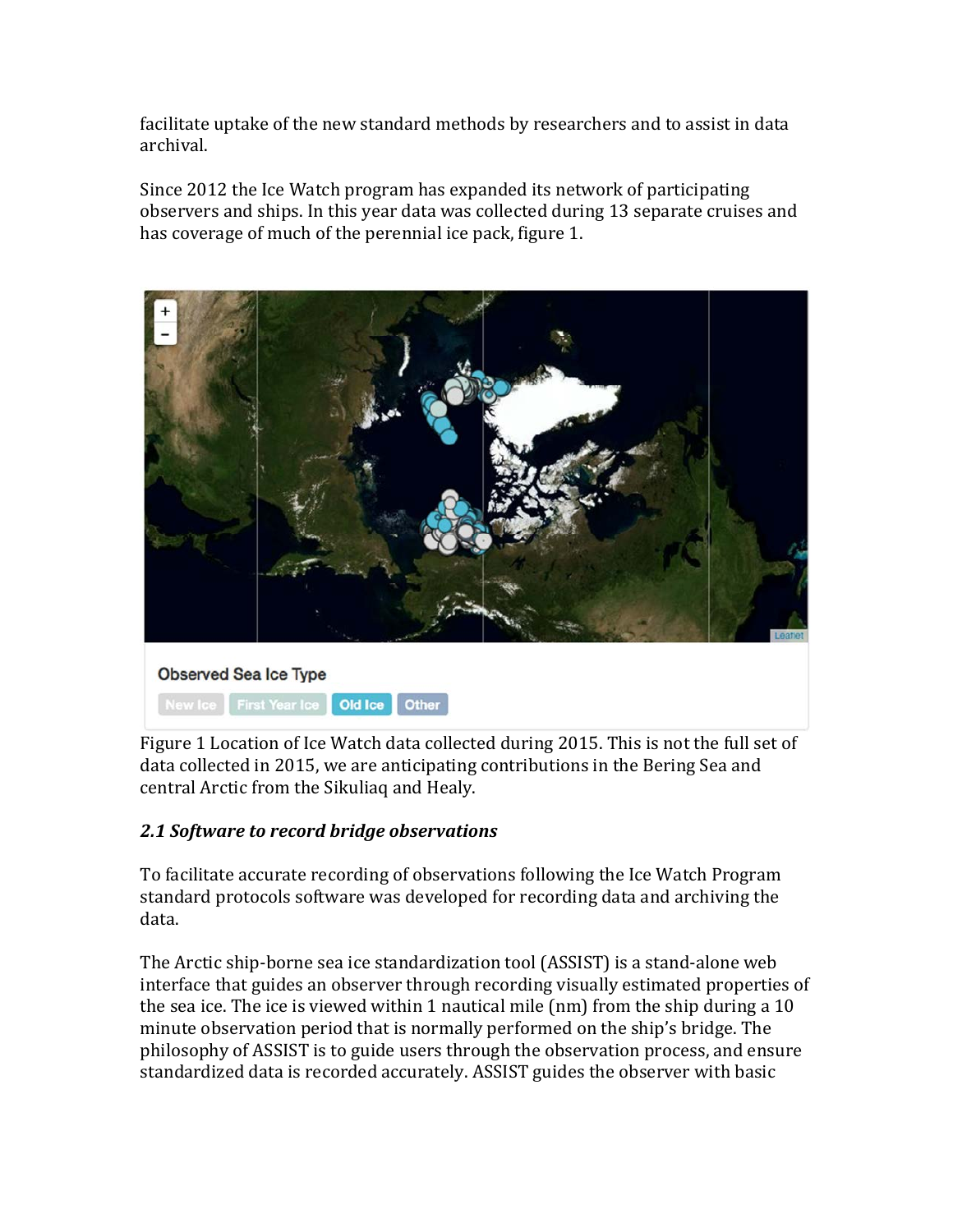quality control, reducing erroneous records. It has an intuitive interface (see figure 2), and runs on Windows, Mac and Linux platforms.

| <b>Add Comment</b>         | <b>Total Concentration (tenths)</b>   |                                                                                            |                                       | <b>Open Water</b>                                                      |                                       |                      |
|----------------------------|---------------------------------------|--------------------------------------------------------------------------------------------|---------------------------------------|------------------------------------------------------------------------|---------------------------------------|----------------------|
|                            | 5                                     |                                                                                            | ۰                                     |                                                                        | 5 :: Very wide breaks, >500m          |                      |
| General                    | Ice                                   | Snow                                                                                       |                                       | Topography                                                             | Melt                                  | Other                |
| Ice                        | Primary                               |                                                                                            | Secondary                             |                                                                        | <b>Tertiary</b>                       |                      |
| Meteorology                | <b>Partial Concentration (tenths)</b> |                                                                                            | <b>Partial Concentration (tenths)</b> |                                                                        | <b>Partial Concentration (tenths)</b> |                      |
| Photos                     | 5                                     | $\blacktriangledown$                                                                       | No Observation                        | $\overline{\mathbf{v}}$                                                | No Observation                        | $\checkmark$         |
| <b>Comments</b>            | Total Concentration: 5/10             |                                                                                            | Total Concentration: 5/10             |                                                                        | Total Concentration: 5/10             |                      |
|                            | Ice Type                              |                                                                                            | <b>Ice Type</b>                       |                                                                        | <b>Ice Type</b>                       |                      |
| Save                       | 85 :: Multiyear                       | $\boldsymbol{\mathrm{v}}$                                                                  | No Observation                        | $\mathbf{v}$                                                           | No Observation                        | ▼                    |
| Save and Exit              | Thickness (cm)                        |                                                                                            | Thickness (cm)                        |                                                                        | Thickness (cm)                        |                      |
| <b>Exit without Saving</b> | 250                                   | $\left[\begin{smallmatrix}\widehat{\bullet} \\ \widehat{\bullet} \end{smallmatrix}\right]$ |                                       | $\left[\begin{smallmatrix} \bullet\\ \bullet \end{smallmatrix}\right]$ |                                       |                      |
|                            | <b>Floe Size</b>                      |                                                                                            | <b>Floe Size</b>                      |                                                                        | <b>Floe Size</b>                      |                      |
|                            | 600 :: Medium floes 100-500m -        |                                                                                            | No Observation                        | $\mathbf{v}$                                                           | No Observation                        | $\blacktriangledown$ |

Figure 2: A screen shot showing the layout of the ASSIST data entry

Data is archived through a website hosted by the Geographic Information Network of Alaska (GINA), using the same web interface as ASSIST for error correction and checking. Both ASSIST and the Ice Watch archive allow upload of CSV data files, such that experienced observers do not need to use the web interface, and quality control can be conducted offline.

# 2.2 The Ice Watch Observing System

The foundation of sea ice characterization is the Egg Code (Canadian Ice Service, 2005), where ice within a region is classified in up to five categories based on the ice type. Three ice types, referred to as, in order of decreasing thickness, the primary (P), secondary (S) and tertiary (T) ice types, are recorded with detailed information. Two additional types can be noted: a thick ice type (the thickest ice that has less than 10% cover) and one additional ice type. In the Egg Code each P, S or T ice type the stage of development of the ice and form of the ice is recorded. Both ASPeCt and ASSIST preserve this convention in their recording system. However there is much additional information recorded in ASSIST that is of interest to sea ice researchers. See the Appendix for a summary of observational fields in ASSIST. Both ASPeCt and ASSIST characterize sea ice topography and snow cover, following ASPeCt convention (Worby and Dirita, 1999). ASSIST includes additional ice type and floe size options to reflect ice chart conventions (Canadian Ice Service, 2005). ASSIST also includes stage of melt information that is absent from ASPeCt, but included in observations supporting ice charting (Canadian Ice Service, 2005).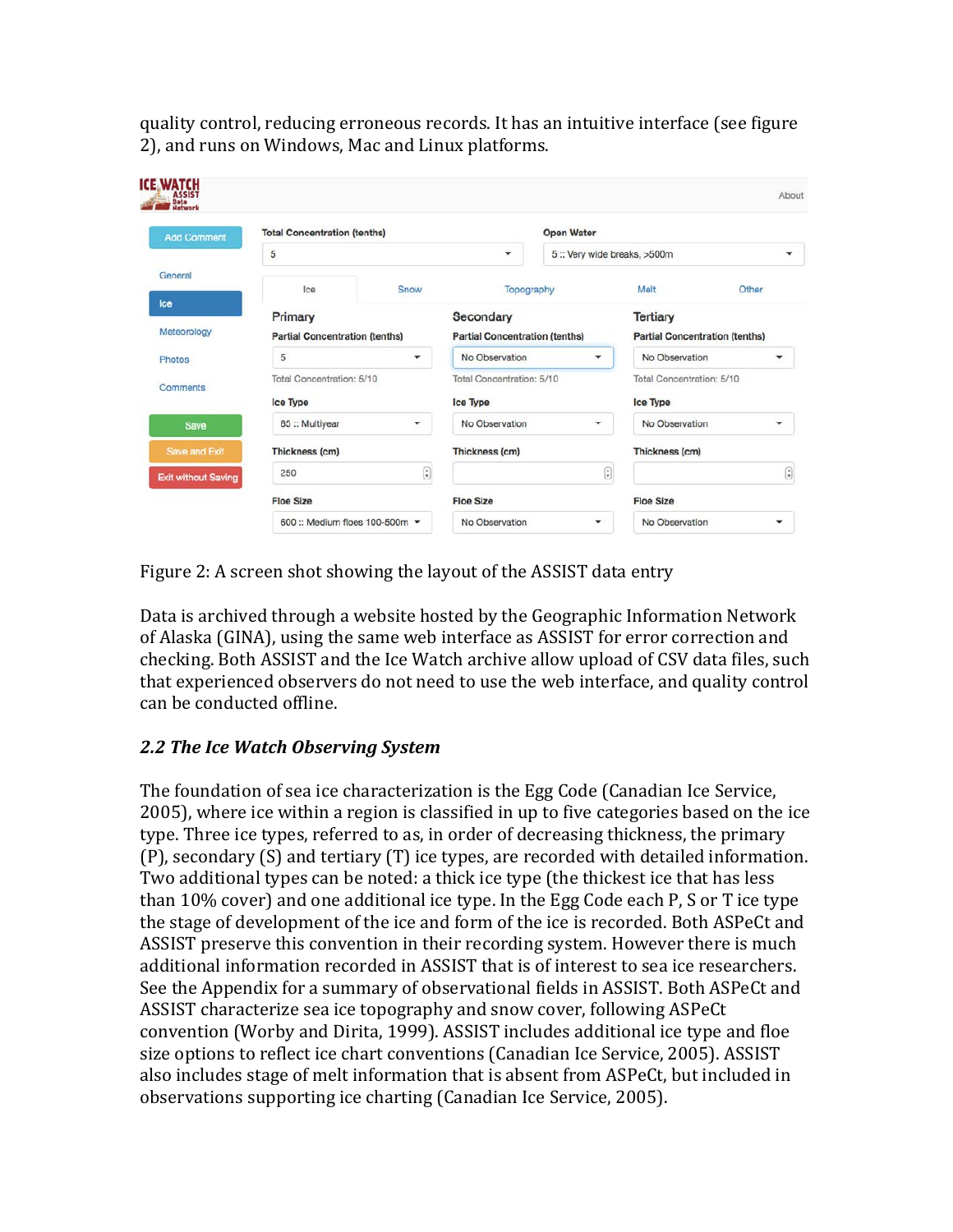## 2.3 Key differences between ASPeCt and ASSIST

ASSIST is fully backward compatible to ASPeCt (Toyota 2015) , such that any ASSIST observation can be transformed into the ASPeCt format. Additional fields are included in ASSIST to characterize ice conditions more typically found in the Arctic than the Antarctic. These include fields describing the ice surface melt, sediment and algae in ice, fauna additional ice types and meteorological fields, and information about ship travel.

|                       | <b>Stage of Melt</b> | <b>Description</b>                                  |
|-----------------------|----------------------|-----------------------------------------------------|
| <b>Young Ice</b>      | $\theta$             | No melt                                             |
|                       | 1                    | Surface darkened, snow melt single thaw holes       |
|                       | $\overline{2}$       | Greatly disrupted surface thaw holes everywhere     |
|                       | $\overline{3}$       | Level ice completely melted. Only deeply seated     |
|                       |                      | in water remains, ridges still found                |
| <b>First Year Ice</b> | $\overline{0}$       | No melt (or pack freezing, young ice forming        |
|                       |                      | over thaw holes)                                    |
|                       | $\mathbf{1}$         | Some puddles on surface. Ice structure              |
|                       |                      | destruction from warming begun, brine channels      |
|                       |                      | enlarging.                                          |
|                       | $\overline{2}$       | Surface darkened, snow partially melted. Big        |
|                       |                      | puddles, some melt ponds.                           |
|                       | 3                    | Melt ponds everywhere, some thaw holes. Ice is      |
|                       |                      | stage of drying, ice color whitening.               |
|                       | $\overline{4}$       | Greatly disrupted ice. Thaw holes everywhere.       |
|                       |                      | Disruption of brine channel structure complete, ice |
|                       |                      | dried. Underwater ramps on ice cakes.               |
|                       | 5                    | Rotten ice. Greatly melted formless blocks. Dark    |
|                       |                      | grey color, greatly watered.                        |
| <b>Multiyear Ice</b>  | $\overline{0}$       | No melt (or pack freezing, young ice forming        |
|                       |                      | over melt ponds/thaw holes)                         |
|                       | $\mathbf{1}$         | Snow melting on top of hummocks. Melt ponds /       |
|                       |                      | patches of wet snow in low places.                  |
|                       | $\overline{2}$       | Some ponding, <40% melt ponds. Snow melting.        |
|                       |                      | Places with no snow may occur.                      |
|                       | 3                    | Well-defined melt ponds everywhere. Connected       |
|                       |                      | freshwater output through cracks. Area of melted    |
|                       |                      | water on surface is decreased due to output.        |
|                       | $\overline{4}$       | Ice floes cracked. Area of melted water on surface  |
|                       |                      | is decreased from drainage, <30%. Thaw holes.       |
|                       | 5                    | Floes have become cracked and blocks, due to        |

Table 1: Stage of Melt Classification for different ice types. Following Russian ice observer convention (pers. comm. Vasily Smolyanitsky 2003).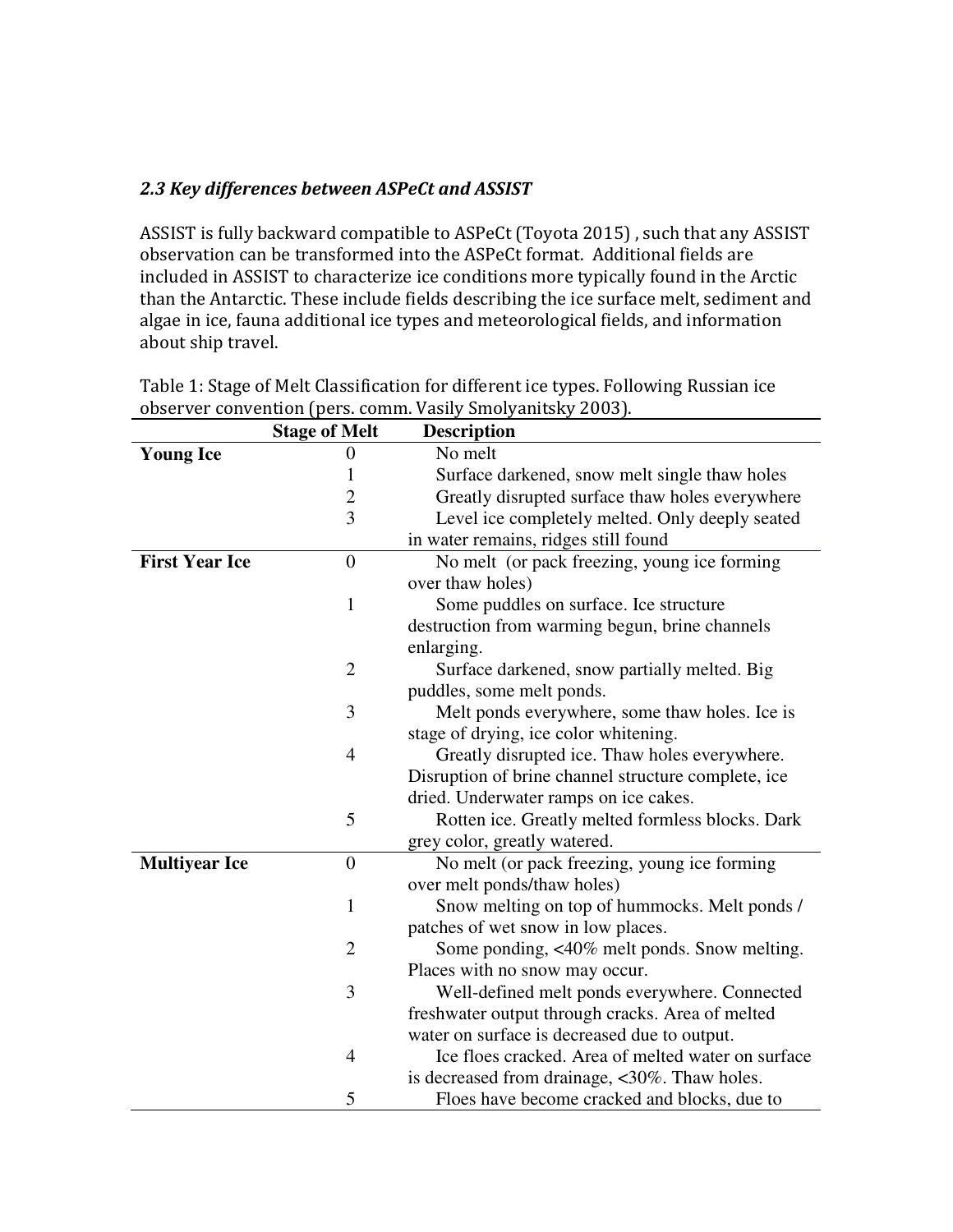Sea ice stage of melt can be characterized in a 5 point scale (table 1) that follows the WMO standard convention for describing melt. In North American ice charting this scale is reproducible from the standard observations (Canadian Ice Service, 2005) outlined in table 2. In ASSIST the full 5 point scale can be reproduced provided all melt fields are entered for an ice type. The pertinent information is whether thaw holes are present in melt ponds, if ice has dried or become rotten and whether ponds are freezing over. In addition to the stage of melt information, area of ice covered by melt pond and pond characteristics, such as whether melt ponds are discrete or linked (see figure 3) and the depth of melt ponds can be recorded.



Figure 3: Photographs of linked melt ponds typical on level first year ice (left) and discrete melt ponds on older ice (right).

| Table 2: MANICE characterization of stage of melt, which is somewhat less detailed |
|------------------------------------------------------------------------------------|
| that the Russian convention described in table 1                                   |

| Puddles     | The presence of melt ponds or puddles is noted                    |
|-------------|-------------------------------------------------------------------|
| Thaw Holes  | Thaw holes in melt pond bottoms                                   |
| Dried Ice   | Ice surface as dried and whitened, equivalent to stage 4, table 1 |
| Rotten Ice  | Honeycomb ice, equivalent to stage 5, table 1                     |
| Flooded Ice | Flooded ice is heavily loaded with water or water and wet snow    |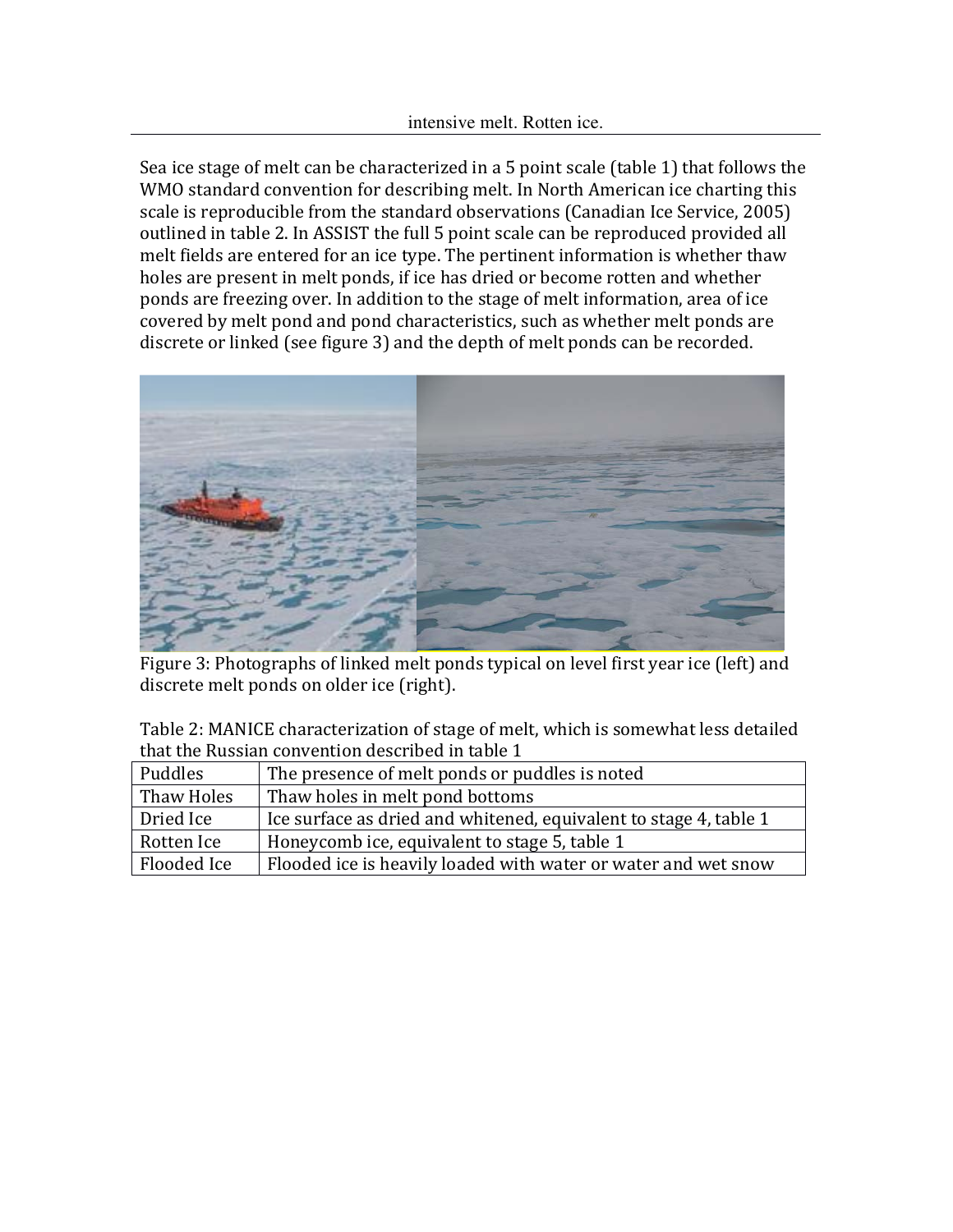| Ice                                                  | Snow | Topography                                           |                            | Melt                                                 | Other                                                               |
|------------------------------------------------------|------|------------------------------------------------------|----------------------------|------------------------------------------------------|---------------------------------------------------------------------|
| Primary                                              |      | <b>Secondary</b>                                     |                            | <b>Tertiary</b>                                      |                                                                     |
| <b>Topography Type</b>                               |      | <b>Topography Type</b>                               |                            | <b>Topography Type</b>                               |                                                                     |
| 500 :: Ridges                                        | ▼    | 400 :: Rafting<br>▼                                  |                            | 300 :: Cemented Pancakes                             |                                                                     |
| <b>Concentration (in tenths)</b>                     |      | <b>Concentration (in tenths)</b>                     |                            | <b>Concentration (in tenths)</b>                     |                                                                     |
| 4                                                    | ▼    |                                                      | ▼                          |                                                      |                                                                     |
| <b>Ridge Height (meter to nearest</b><br>half meter) |      | <b>Ridge Height (meter to nearest</b><br>half meter) |                            | <b>Ridge Height (meter to nearest</b><br>half meter) |                                                                     |
| 2.5                                                  | €    |                                                      | $\left(\frac{a}{r}\right)$ |                                                      | $\left(\begin{matrix} \mathbf{r} \\ \mathbf{r} \end{matrix}\right)$ |
| Old                                                  |      | Old                                                  |                            | Old                                                  |                                                                     |
| Yes                                                  | ▼    |                                                      | $\overline{\phantom{a}}$   |                                                      | v                                                                   |
| <b>Consolidated</b>                                  |      | <b>Consolidated</b>                                  |                            | <b>Consolidated</b>                                  |                                                                     |
| <b>Yes</b>                                           | ▼    |                                                      | v                          |                                                      |                                                                     |
| <b>Snow covered</b>                                  |      | <b>Snow covered</b>                                  |                            | <b>Snow covered</b>                                  |                                                                     |
| Yes                                                  | ┳    |                                                      | $\overline{\phantom{a}}$   |                                                      |                                                                     |

Figure 4: Ridge data entry in ASSIST.

In ASSIST the ASPeCt topography code convention (Worby and Alison, 1999) is followed. The ASSIST software eases recording of the topography codes by guiding the observer through menus characterizing the ridging (see figure 4). The observer can enter ridges as present, and record area cover and sail height of these ridges. Additional questions identify if the ridges are snow-covered, consolidated or old, negating a need to remember the codes for each of these scenarios when recording observations. While the ASSIST data is not provided as ASPeCt codes, these codes are easily recreated from the ASSIST data (see table 3).

Table 3: Conversion between ASSIST and ASPeCt Topography Codes. The ice fraction, x, and thickness, y, are recorded in the same way in both systems.

| <b>ASSIST</b> |            |                                                           |        |   | <b>ASPeCt</b> |
|---------------|------------|-----------------------------------------------------------|--------|---|---------------|
|               |            | topography old consolidated snow cover fraction thickness |        |   |               |
| 500           | no         | no no                                                     | no     |   | 5xy           |
| 500 no        |            | no no                                                     | ves    | X | 6xy           |
|               | 500 no yes |                                                           | yes/no | X | 7xy           |
| 500           | ves        | ves                                                       | yes/no |   | 8xy           |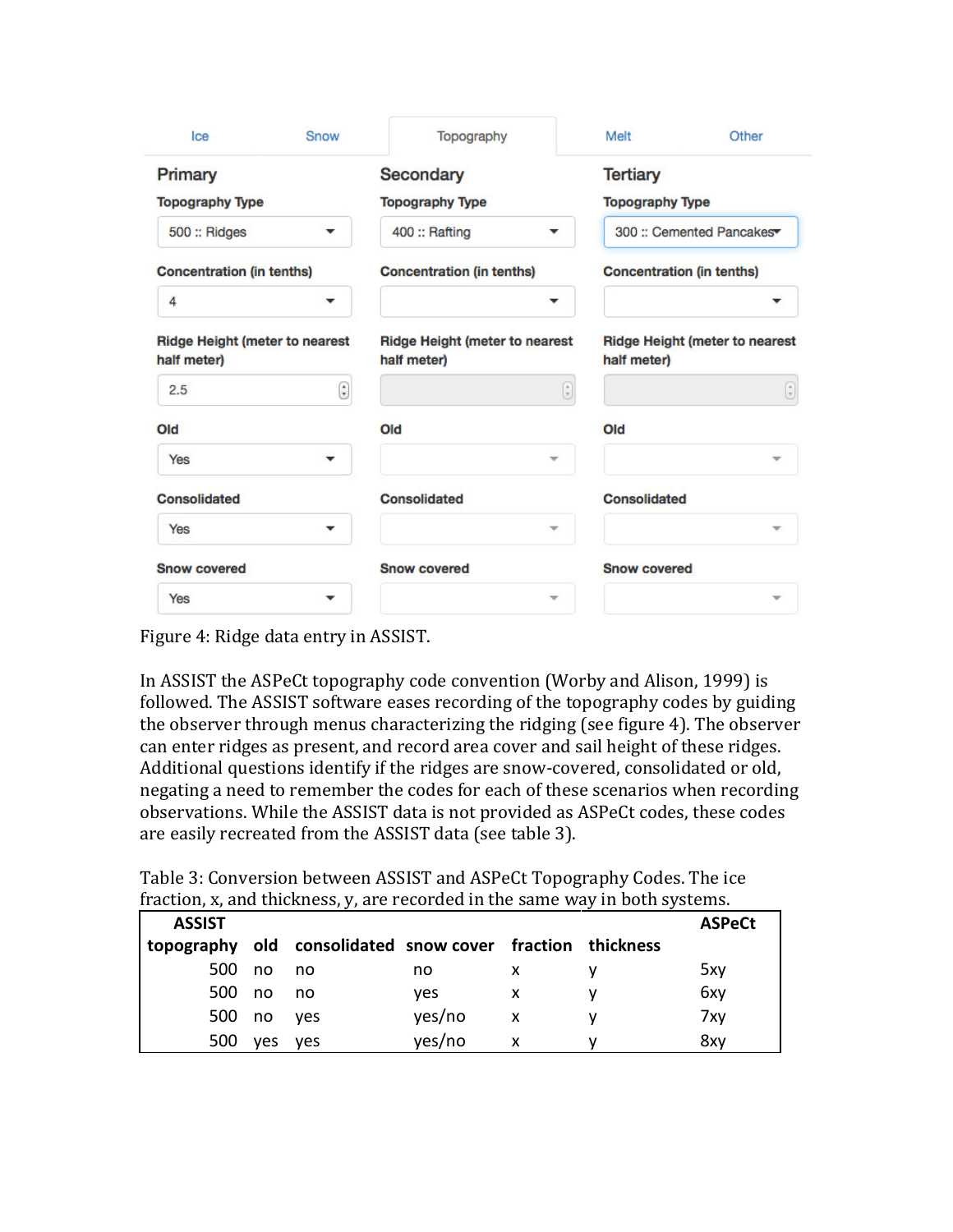## 3 Supporting Operational Needs

As ASSIST data follows the Egg Code convention and is compliant with WMO standards, it can be directly compared to and used in ice charts. The national and regional organizations that create ice charts have standardized data formats that are formalized through participation in the WMO JCOMM Expert Team on Sea Ice (ETSI). This group has developed a conventional shape file format for Ice Chart data that allows sharing of data and products between organizations. This data format is version 3 of Sea Ice GeoReferenced Information and Data, SIGRID-3 (JCOMM Expert Team on Sea Ice, 2014). Ice Watch provides SIGRID-3 format data download from the icewatch.gina.alaska.edu archive.

We are currently beta testing the SIGRID-3 format for ASSIST data, in partnership with the U.S. National Ice Center. Though we do not currently have the ability to provide SIGRID-3 data in near-real time, we are discussing how to provide software to perform the conversion from ASSIST data sent by email from ships. Near-real time data will enhance utility for ice charting and forecasting, and requires some operational support from the national ice services to manage.



Figure 5: Schematic showing how Ice Watch data is integrated into improving accuracy of ice charts.

ASSIST data can be used to validate ice charting practices between different agencies and the ice analysts employed in producing ice charts. Ice analyst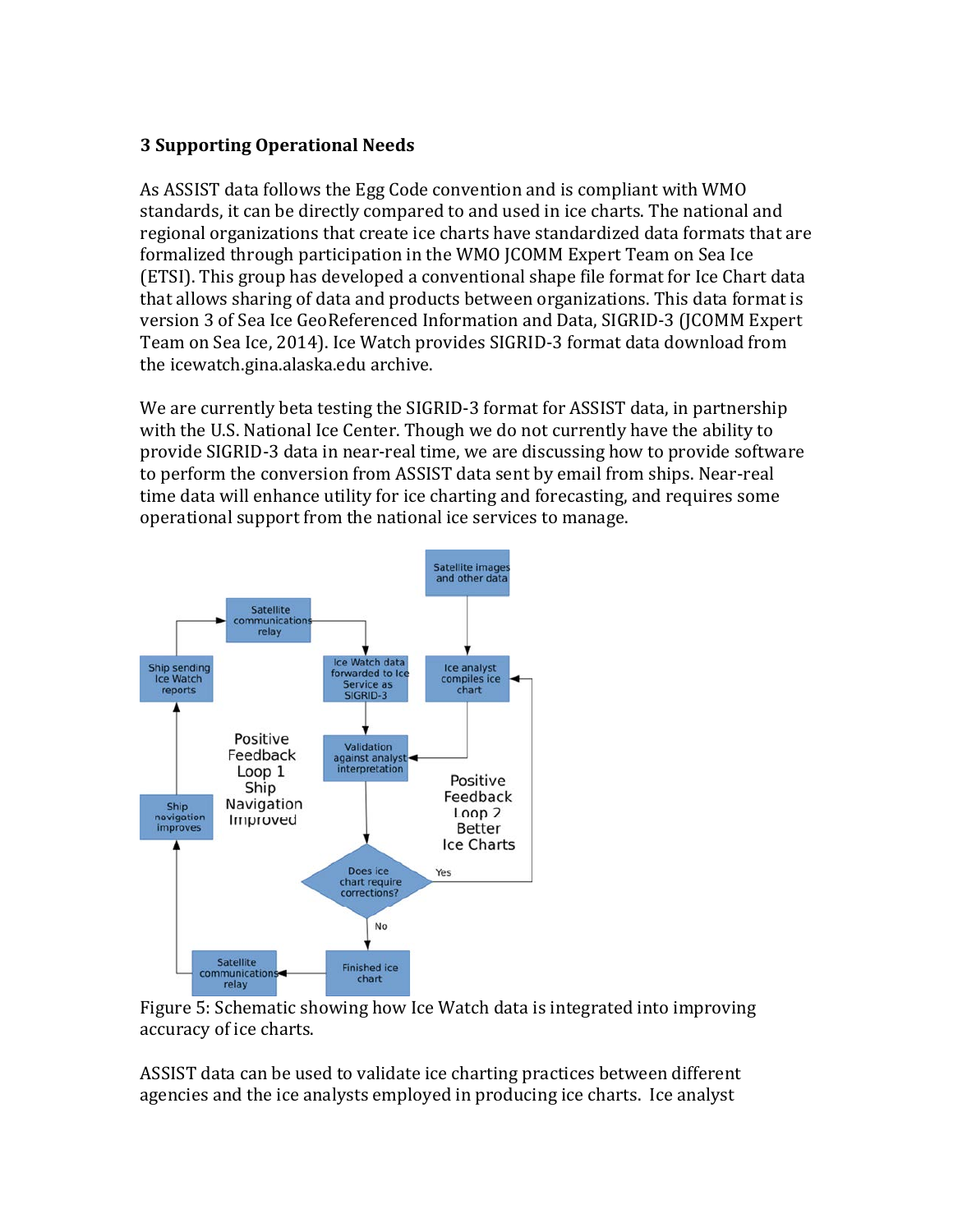interpretation of ice conditions is subjective, and can vary according to factors including: the different types of satellite and in situ observations available; the amount of time taken to compile the ice chart particularly if working to a set deadline; and the individual level of training of the ice analyst. Near-real time availability of the data would allow this process to be undertaken during the ice chart production process, by providing the analyst with an independent and nonsubjective measurement from the location that can be used to improve their interpretation of the other available data, typically synthetic aperture radar (SAR) satellite images.

Testing of Ice Watch SIGRID-3 format data ingestion into ice charts will be organized through the national ice charting agencies group, the International Ice Charting Working Group (IICWG), which arranges regular Ice Analysts Workshops to allow experimentation with new methods and cross-comparison of ice charting procedures between agencies.

# 4. Utility of Ice Watch Data

While the coverage of Ice Watch data is limited to one nautical mile along ship tracks, it does provide a richer data set than is possible with remote sensing alone. Sea ice characteristics that are not inferable from remote sensed data over large regions include melt pond characteristics, detailed determination of the surface roughness including area and volume estimates for ridges, and thickness of the snow and ice.

The detailed morphological description Ice Watch provides is both a tool to focus the researchers observational awareness and record detailed information that can help in future interpretation of field experiments, and inform ice charts used in navigation and hazard mitigation. The data can be used in investigating the variability of sea ice morphology and how sea ice interacts in the climate system. For example in mapping sea ice thickness (Worby et al., 2008), identifying melt pond cover (Itoh et al., 2011), tracking floe size and areas of mixed ice types (e.g. Perovich et al., 2009) .

It is the utility of the data that motivates us to grow the Ice Watch network and become closely integrated with other groups operating and supporting operations in ice covered waters.

# 5. Developing Partnerships

Since 2009, researchers on board vessels from Japan, China, Norway, Canada, The U.S.A, Germany, Korea, Sweden, Russia and the non-governmental organization Greenpeace have participated in Ice Watch. We are expanding participation from the Oil and Gas industry, with participation from StatOil in recent years.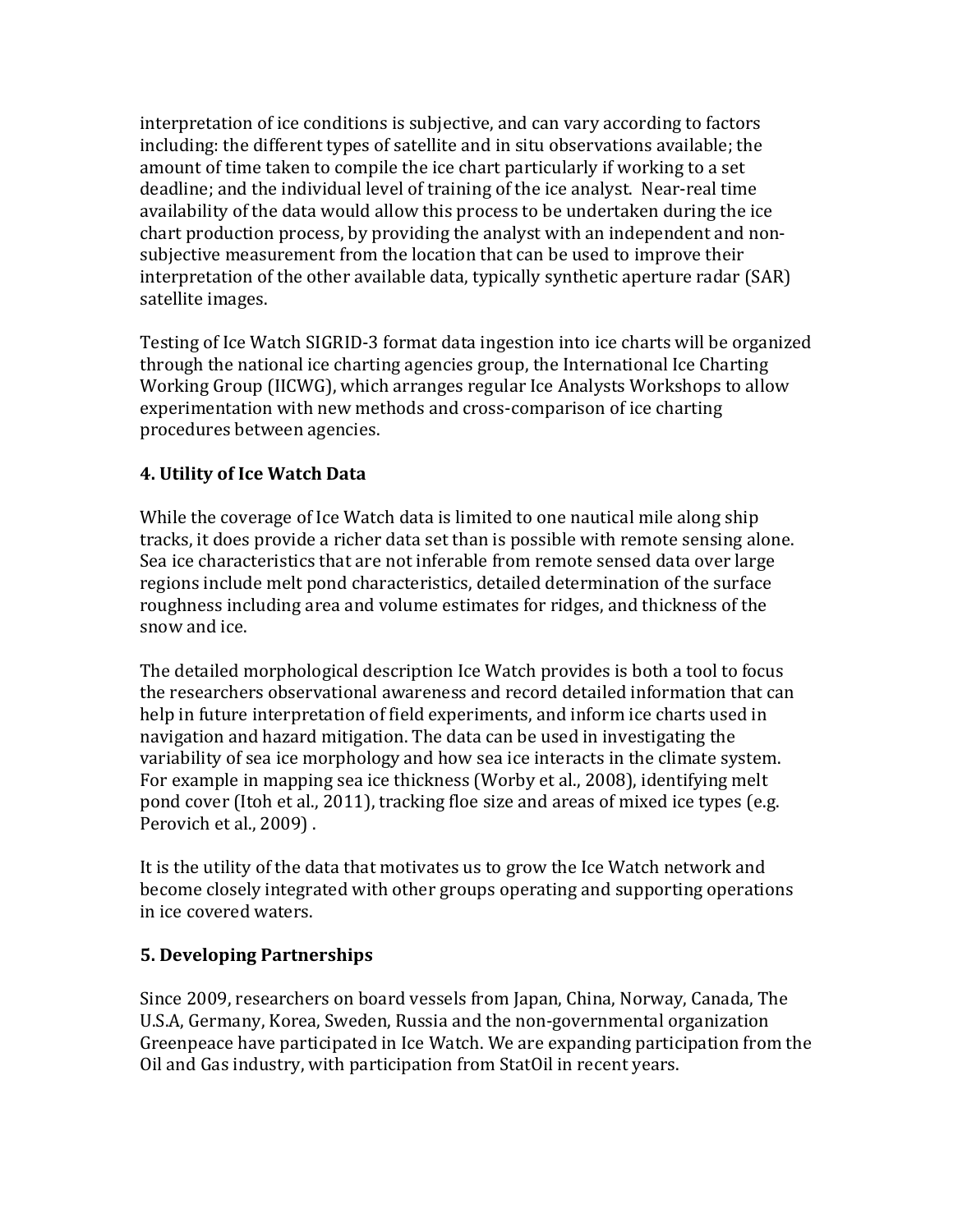In Summer 2015 Ice Watch conducted its first citizen science experiment. Tour operators on the Russian icebreaker 50 Let Pobedy participated in Ice Watch recording bridge observations and provided a comprehensive description of evolving ice conditions between Franz Joseph Island and the North Pole over a 6 week period in July and August. This use of ASSIST demonstrated that data collection can be implemented on a cruise with little disruption to the pre-existing tour program and also provides significant additional value to the paying passengers, who were unequivocal in expressing their enjoyment in taking part in Ice Watch. The polar tourism industry is open to sharing their access with researchers and there is considerable interest within the industry in this pilot project.

Expedition cruise operators have sustained and repeated access to polar regions and are becoming increasingly aware of the value of this access for data collection. There are approximately 20 vessels in the industry, the majority ice-strengthened and one or two of icebreaking class, working for up to 5 months at a stretch in various parts of both the Arctic and Antarctic. Ice Watch is interested in engaging these cruise operators in future data collection.

Other opportunities for data collection have occurred through partnerships with researchers on field campaigns funded by oil and gas companies. We wish to expand these partnerships, providing data collection training and support to merchant navy ships. From experience worked with two industry supported cruises and Greenpeace's Arctic Sunrise we are developing strategies to engage merchant navy officers in Ice Watch. To be successful and provide observations useful for ice hazard avoidance and scientific research this program needs centrally funded organization. Services to merchant navy must include training packages and simple electronic transfer of data to the national ice charting organizations.

### 6. Integration into Observing Networks

Ice Watch data does not lend itself to gridding or direct comparison with model fields. It is best utilized in concert with remote sensed data. In ice charting, where synthetic aperture radar, visual, thermal and passive microwave satellite images are used to identify zones of uniform ice characteristics, a small number of visual observations within a zone are invaluable for ground truth and providing data not obtainable from the imagery such as ice thickness during summer, melt pond characteristics and snow depth. Hence the most value of the Ice Watch program in observing networks would be to (i) provide near-real time data to meteorological and ice charting groups and (ii) ensure a large network of sea ice observers are recording Ice Watch data with the ASSIST code and archiving this data for research use.

To support operational needs data transfer could be provided in coordination with the Autonomous Volunteer Observation System (AVOS) and the World Meteorological Organisation's (WMO) Global Telecommunication System (GTS).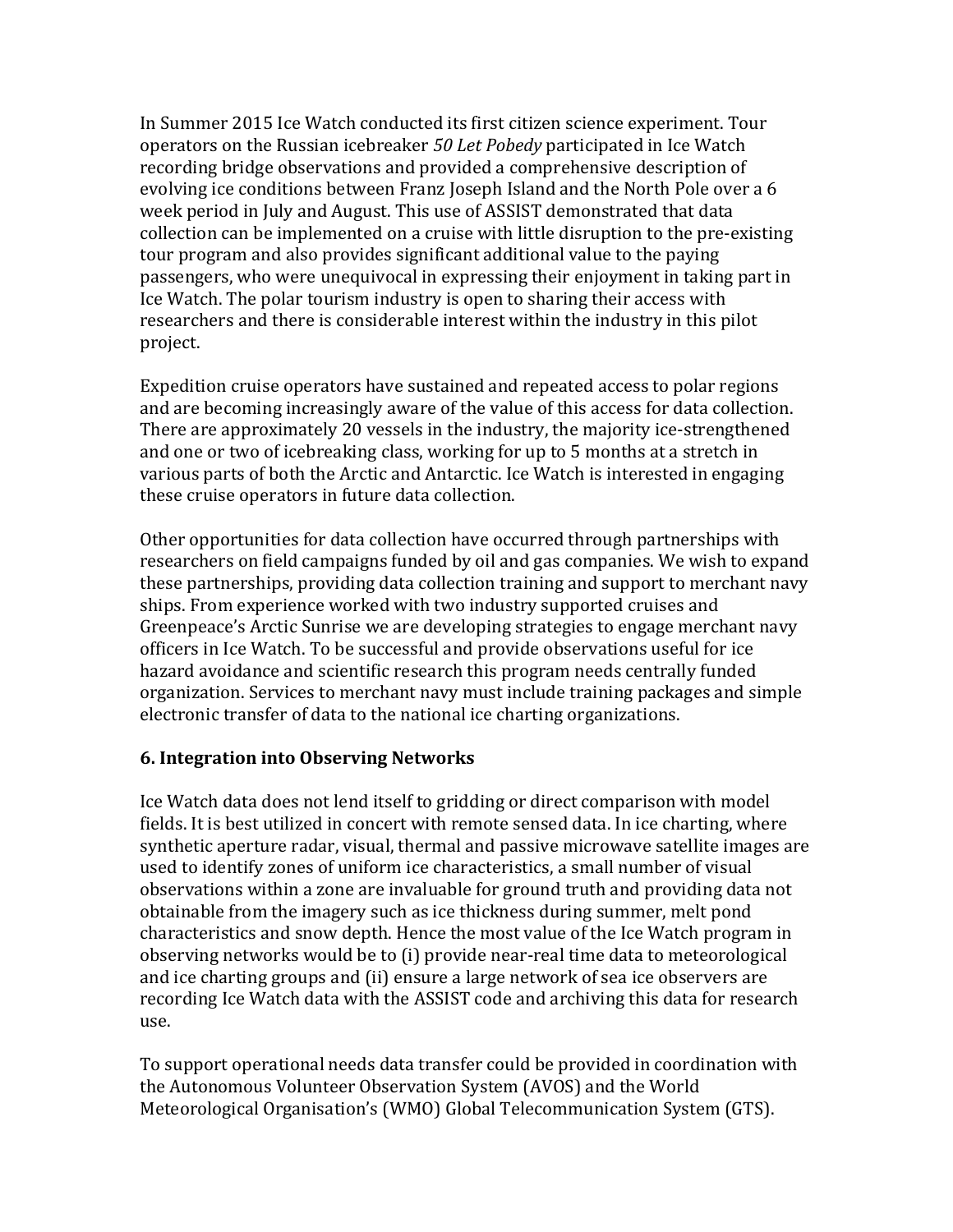Achieving integration in to the Global Observing System requires management support to translate ASSIST data to AVOS and GTS fields, interface with the relevant WMO World Weather Watch committees, shepherd the technological and software development required, expand the data network and interact with users. We also need to identify communities of mariners to engage through training and observation involvement to expand Ice Watch further. We are developing technology to facilitate near real time transfer of Ice Watch data such that we can integrate into global networks supporting ice charting and forecasting.

As an ice watch is an integral tool in the sea ice field workers kit, such data has been collected on cruises that pre-date the inception of the Ice Watch Program. We are interested in data rescue and working with our partners to convert older data formats into the Ice Watch standard format. While this will require some additional funding, the effort will be rewarded with increased utility of the data archive for climate investigations. The Ice Watch database is interested in building links to Polar and Global observational databases.

## 5. Future Sustainability of Ice Watch and its Partnerships

As shipping increases in the Arctic there is a need for increased and improved nowcasting and forecasting of ice conditions ships will encounter. A key tool in providing accurate ice charts is in-situ observations. Ice Watch is interested in providing merchant and research ships the capability to deliver such observations to ice charting agencies world-wide. In the next year we will be developing a streamlined version of ASSIST for use by non-experts. In designing this tool we are interested in identifying the data needs of industry and operational centers.

Ice Watch will maintain a database of ASSIST data at both the University of Alaska Fairbanks, USA, and the Alfred Wegner Institute, Germany. The data is freely available, easily searchable and appropriate for a variety of sea ice studies. As the program has grown to include increasing number of ships and researchers over the last 6 years, with a small amount of support for data archival, data and software management it is poised to become an integrating resource for sea ice research. The creation of a program office, perhaps as part of a larger effort to integrate Arctic marine observations into the Global Observation System and support citizen observers, would facilitate expansion of observations. The link between Ice Watch as a research tool and Ice Watch's direct involvement in operational support of Arctic shipping should be exploited to grow the program to fulfill the needs of increasing human activity in ice covered waters.

For more information and to participate visit www.iarc.uaf.edu/icewatch. Ice Watch data is freely available at icewatch.gina.alaska.edu.

### Acknowledgements

Ice Watch has been supported by NSF, through the Sea Ice Prediction Network and by the Japan Aerospace Exploration Agency (JAXA) under the "Arctic Research Plan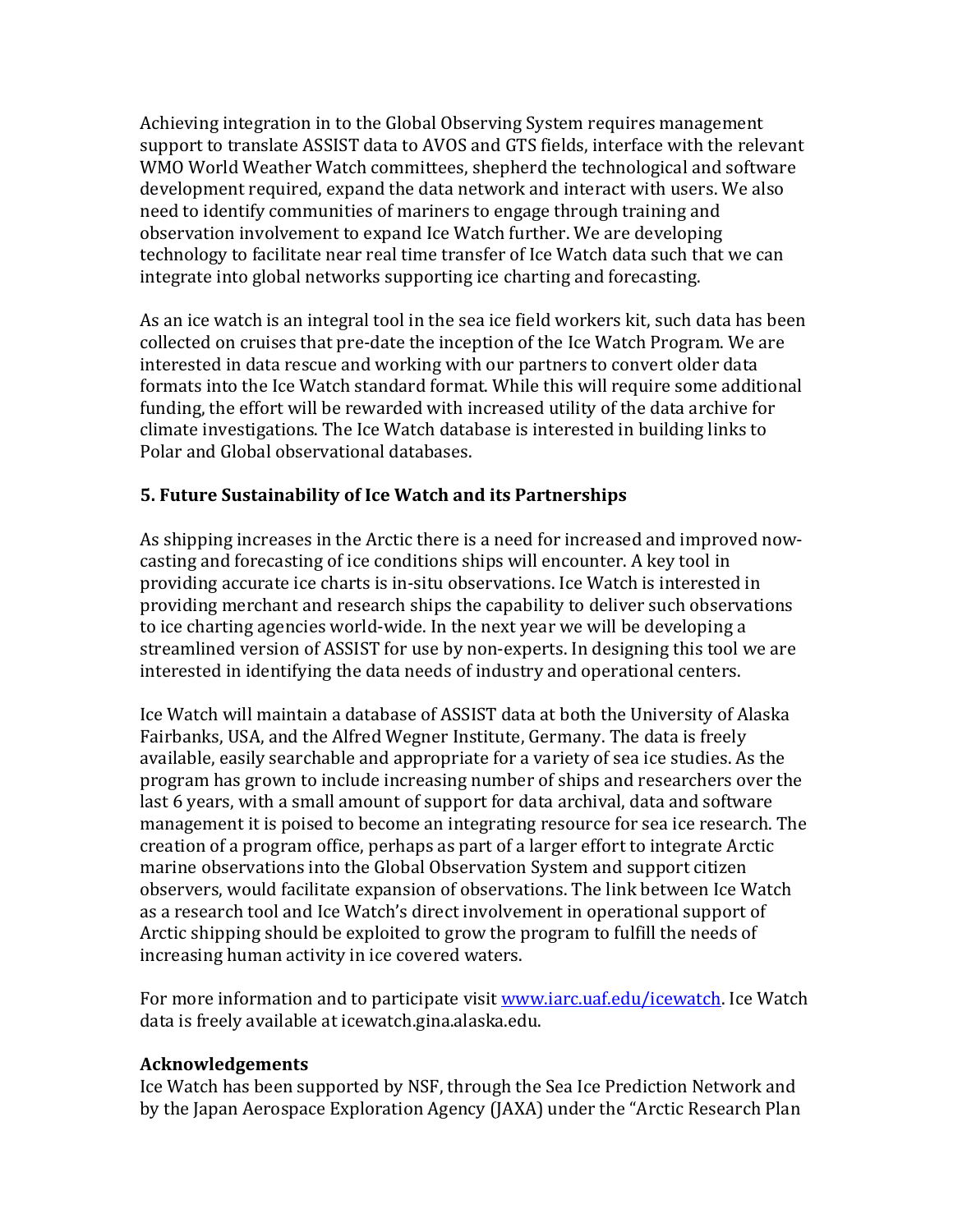Utilizing the IARC-JAXA Information System (IJIS) and Satellite Imagery". The Climate of the Cryosphere (CliC) has provided logistical support in developing the Ice Watch collaboration and hosts a technical working group facilitating conversations and integration with the SCAR/ASPeCt team. The design of the Ice Watch standardized observing method and ASSIST software has been developed from numerous conversations with many Arctic field researchers both informally and during CliC Sea Ice Working Group meetings. Many thanks to John Falkingham for discussions invaluable in developing the SIGRID-3 conversion of Ice Watch data.

### References

Canadian Ice Service – Environment Canada 2005. MANICE Manual of Standard Proceedures for Observing and Reporting Ice Conditions. Revised 9th Edition, Meteorological Service of Canada.

Eicken, H., R. Gradinger, M. Salganek, K. Shirasawa, D. K. Perovich, M. Leppäranta (eds) 2009. Sea ice field research techniques. University of Alaska Press, Fairbanks, Alaska, 566pp

Gerland, S., Eicken, H., Perovich, D. and Yang, D. 2010. CliC Arctic Sea Ice Working Group report on Arctic surface-based sea-ice observations: Integrated protocols and coordinated data acquisition. Tromso, Norway 26-27 January 2009. Norsk Polarinstututt, Brief report Series 019.

JCOMM Expert Team on Sea Ice 2014. SIGRID-3: A vector archive format for sea ice georeferenced information and data, Version 3. WMO/TD-No. 1214, JCOMM Technical Report No. 23, Version 3 May 2014.

Itoh, M., Inoue, J., Shimada, K., Zimmermann, S., Kikuchi, T., Hutchings, J., ... & Carmack, E. 2011. Acceleration of sea-ice melting due to transmission of solar radiation through ponded ice area in the Arctic Ocean: results of in situ observations from icebreakers in 2006 and 2007. Annals of Glaciology, 52(57), 249-260.

Perovich, Donald K., Thomas C. Grenfell, Bonnie Light, Bruce C. Elder, Jeremy Harbeck, Christopher Polashenski, Walter B. Tucker, and Casey Stelmach 2009. "Transpolar observations of the morphological properties of Arctic sea ice." Journal of Geophysical Research: Oceans (1978–2012) 114, no. C1.

Toyota, T. 2015. Sea Ice, Book chapter in preparation for the Japan Oceanographical Society. To be published online December 2015.

Worby, A. and Allison, I. 1999. A technique for making ship-based observations of Antarctic sea ice thickness and characteristics, Part 1 Observational technique and results. Cooperative research centre for the Antarctic and Southern Ocean environment. Hobart, Tasmania, Australia, 14.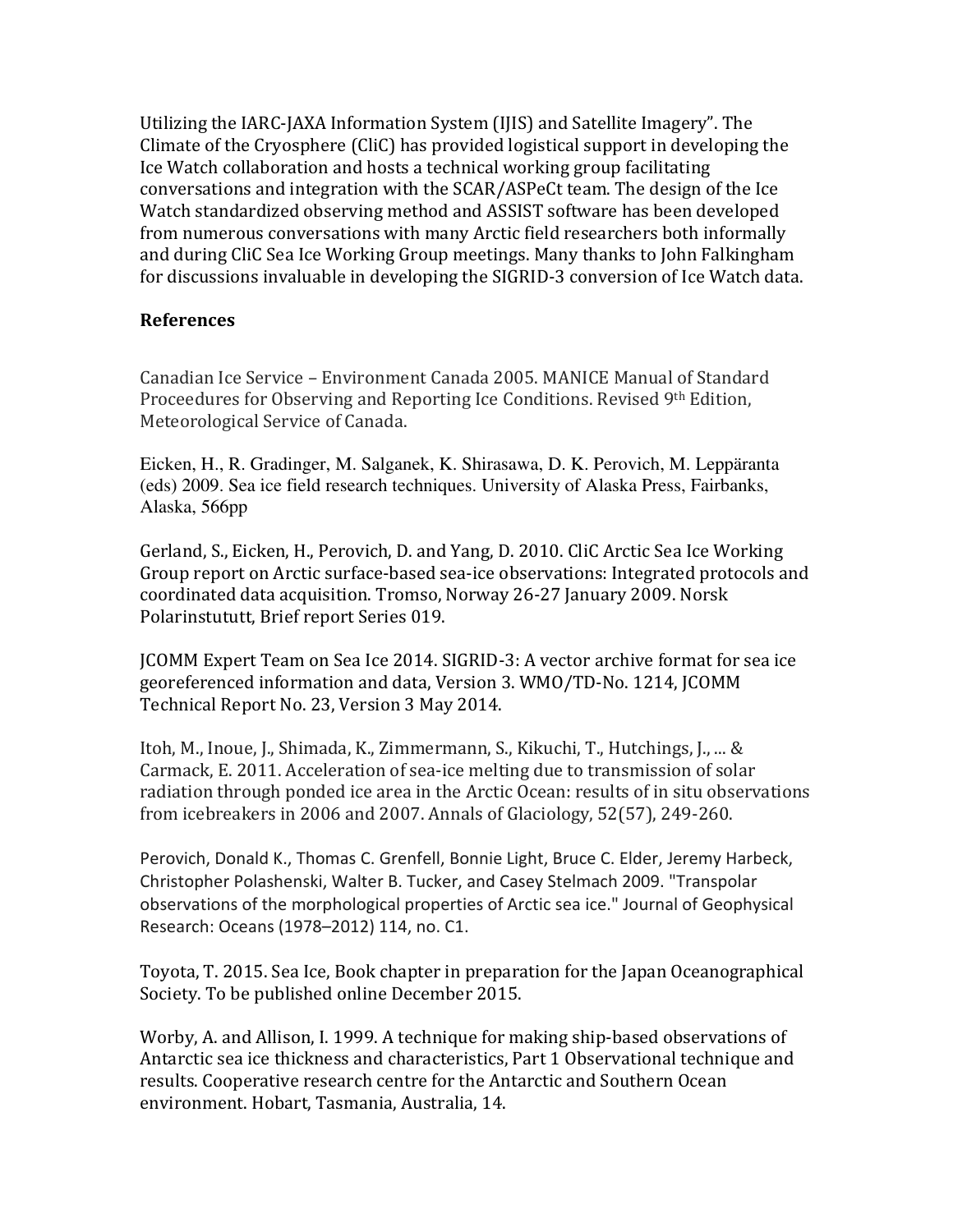Worby, A. and Dirita, V. 1999. A technique for making ship-based observations of Antarctic sea ice thickness and characteristics, Part 2 User operating manual. Cooperative research centre for the Antarctic and Southern Ocean environment. Hobart, Tasmania, Australia, 14.

Worby, A. P., Geiger, C. A., Paget, M. J., Van Woert, M. L., Ackley, S. F., & DeLiberty, T. L. 2008. Thickness distribution of Antarctic sea ice. Journal of Geophysical Research: Oceans (1978–2012), 113(C5).

World Meteorological Organization (WMO) 2014 WMO sea-ice nomenclature. WMO/OMM/BMO No 259.TP.145, Geneva. http://www.jcomm.info/index.php?option=com\_oe&task=viewDocumentRecord&d ocID=14598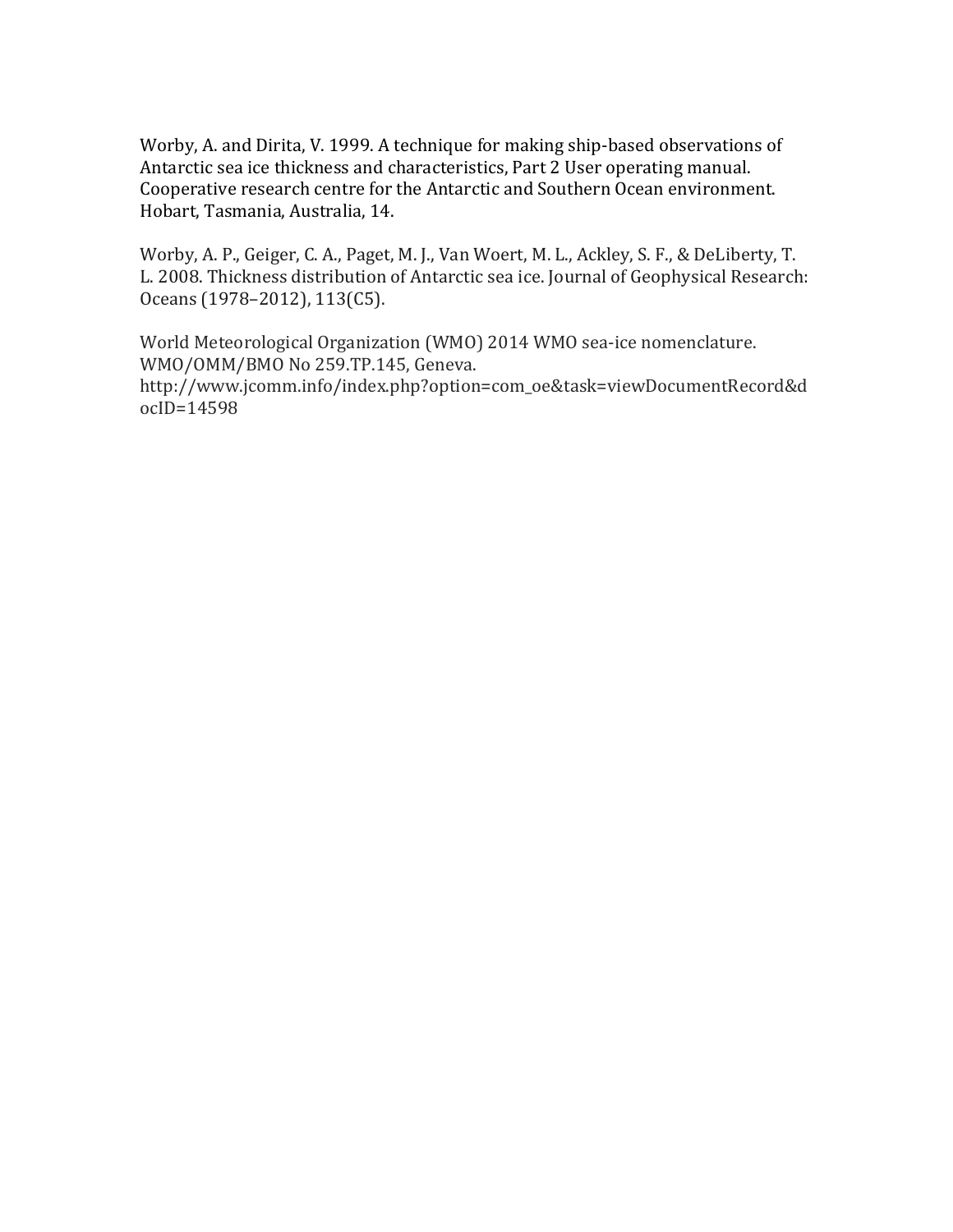### Appendix: Ice Watch Observation Codes

Ice Watch observations are organized in the ASSIST data input interface into a series of pages: General, Ice, Meteorology, Photos and Comments. In the description of the observation codes below we present the data in tables associated with each page and tab on the page. Data is output in comma separated value, CSV, format and the header for the data column is given in brackets next to the observable name in the following tables.

### General: Observation

PRIMARY OBSERVER (PO) ADDITIONAL OBSERVER/S (AO) Full name Add your name to the menu on first observation. OBSERVATION DATE/TIME (Date) YYYY-MM-DD HH:MM:SS UTC

Converts computer time to UTC automatically.

LATITUDE (LAT)

LONGITUDE (LON) DDD.DDD or DDD MM SS or DD MM.MMM

Converts to decimal degrees automatically.

#### General: Ship

| <b>SHIP HEADING (ShH)</b> | degrees | <b>SHIP SPEED (ShS)</b>    | knots |
|---------------------------|---------|----------------------------|-------|
| Nearest degree            |         | Nearest knot               |       |
|                           |         |                            |       |
| <b>SHIP POWER (ShP)</b>   |         | <b>SHIP ACTIVITY (ShA)</b> |       |
| Not Specified             |         | Not Specified              |       |
| 0                         |         | 10 :: Traveling in leads   |       |
| 1/4                       |         | 20 :: Traveling in ice     |       |
| 1/2                       |         | 30: Back and ramming       |       |
| 3/4                       |         | 40 :: On station           |       |
| Full                      |         |                            |       |

#### General: Fauna

FAUNA NAME (FN) Common or scientific name Any number of fauna types can be added FAUNA COUNT (FC)

Number of reported species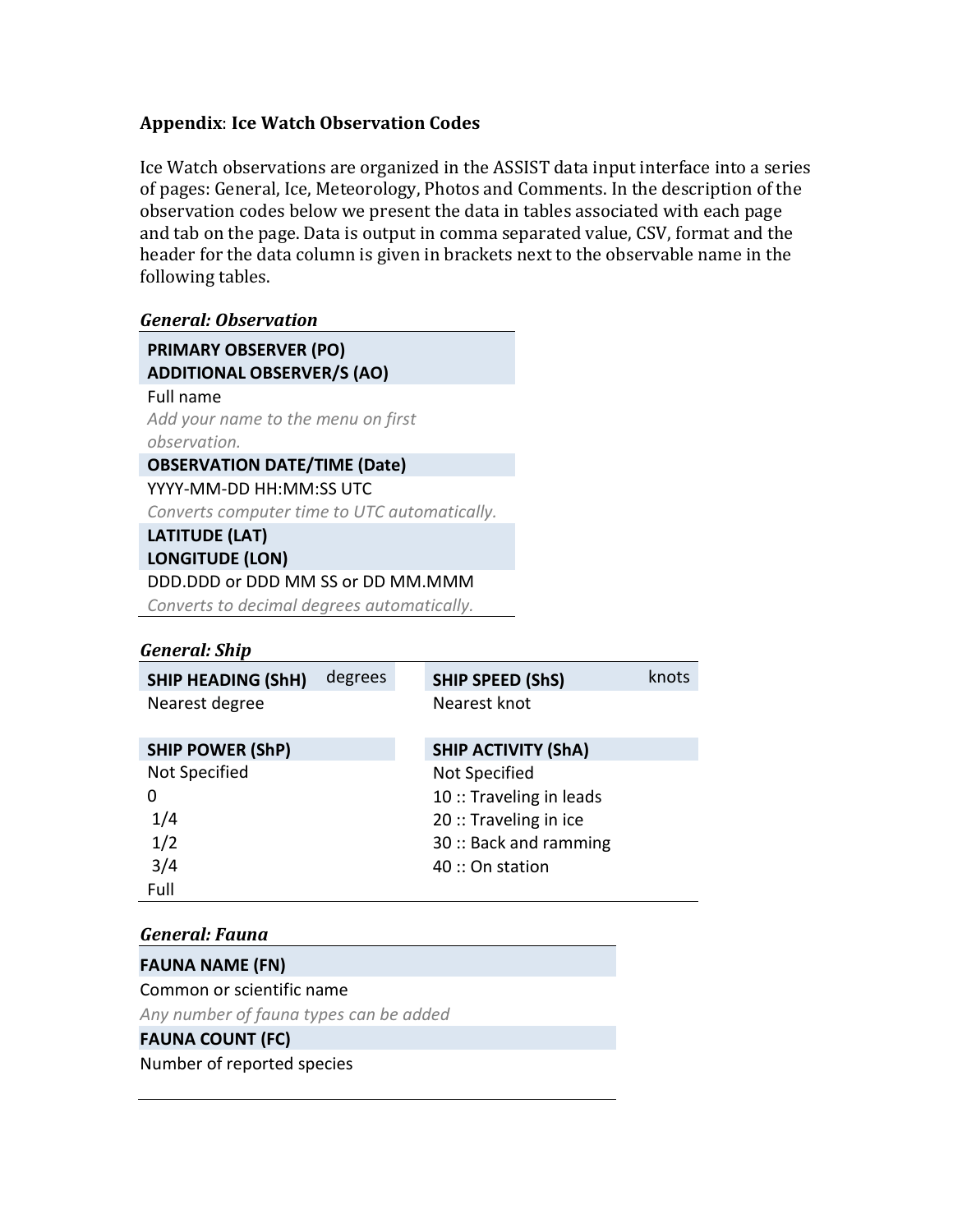General: Notes

| NOTES (note0, note1, & note2) |  |
|-------------------------------|--|
| Observer's notes, free format |  |

Three free format fields that can be used to include additional data entries of the observers choice.

Ice

| <b>TOTAL ICE CONCENTRATION (TC)</b>   | Tenths |
|---------------------------------------|--------|
| <b>PARTIAL ICE CONCENTRATION (*C)</b> |        |
| 0::1/10                               |        |
| 1::1/10                               |        |
| 2::2/10                               |        |
| 3::3/10                               |        |
| 4:4/10                                |        |
| 5:: 5/10                              |        |
| 6:6/10                                |        |
| 7:7/10                                |        |
| 8:8/10                                |        |
| 9:9/10                                |        |
| 10::10/10                             |        |
|                                       |        |

#### OPEN WATER (OW)

- 0 :: No openings
- 1 :: Small cracks
- 2 :: Very narrow breaks, <50m
- 3 :: Narrow breaks, 50-200m
- 4 :: Wide breaks, 200-500m
- 5 :: Very wide breaks >500m
- 6 :: Leads
- 7 :: Polynya
- 8 :: Water broken only by scattered floes
- 9 :: Open sea
- 10 :: Strips and patches

In the Ice, Snow, Topography, Melt and Other tabs information is entered for each ice type. The ice types are Primary (P), Secondary (S) and Tertiary (T). CSV data headers for the P,S and T fields are prefixed by P, S or T respectively. The letter codes following this prefix are given in the tables below with a \* prefix.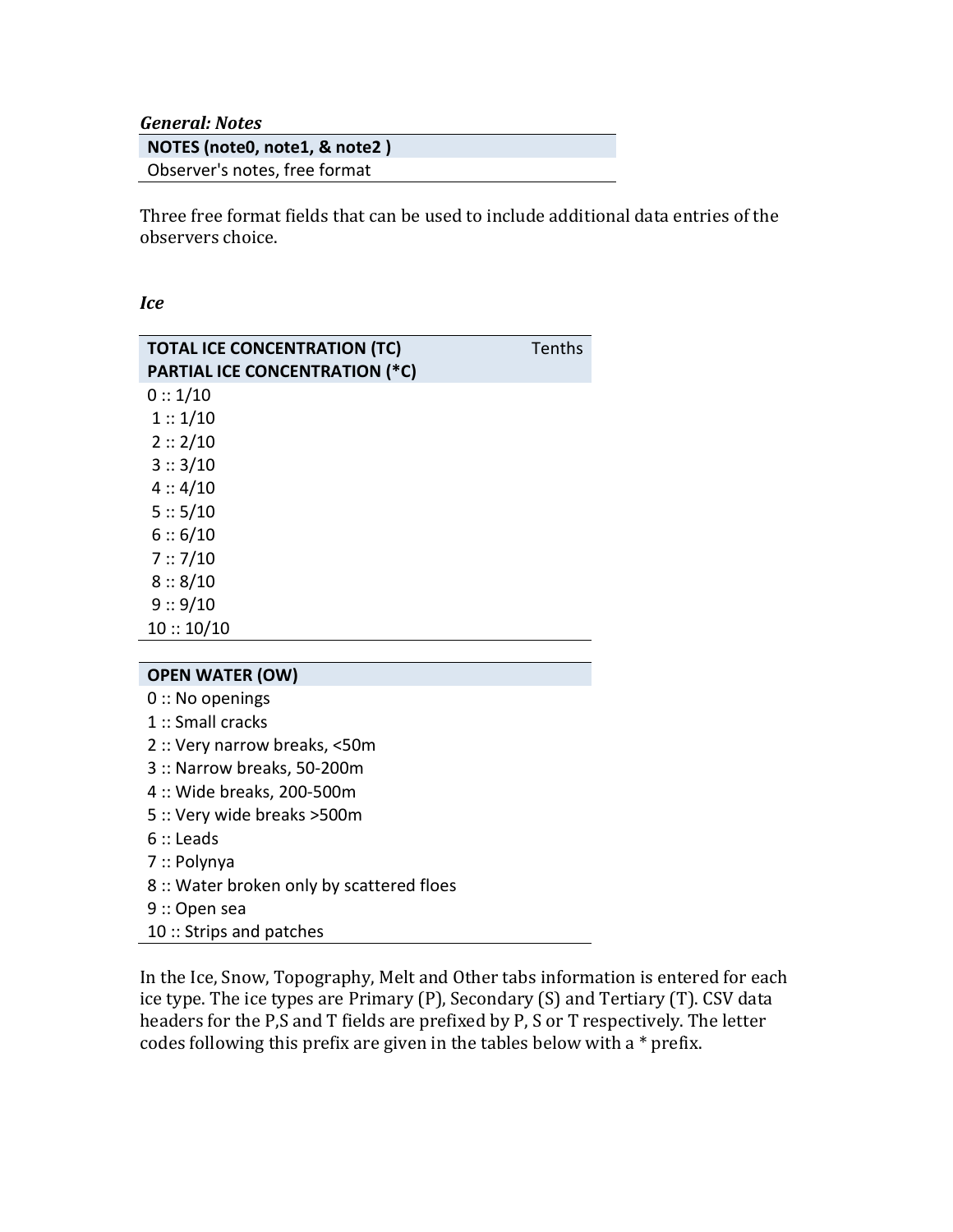Ice: Ice

Partial Ice Concentration (\*C) is entered following the table for TC.

ICE TYPE (\*T) OTHER ICE TYPE THIN (OT) OTHER ICE TYPE THICK (TH) 10 :: Frazil 11 :: Shuga 12 :: Grease 13 :: Slush 20 :: Nilas 30 :: Pancakes 40 :: Young Grey Ice, 10-15cm 50 :: Young Grey Ice, 15-30cm 60 :: First Year, < 70cm 70 :: First Year, 70-120cm 80 :: First Year, > 120cm 75 :: Second Year 85 :: Multiyear 90 :: Brash 95 :: Fast Ice

#### ICE THICKNESS (\*Z) cm

Total ice thickness in cm

#### FLOE SIZE (\*F)

100 :: Pancakes 200 :: New sheet ice 300 :: Brash/Broken ice 400 :: Cake ice, < 20m 500 :: Small floes, 20-100m 600 :: Medium floes, 100-500m 700 :: Large floes, 500-2000m 800 :: Vast floes, >2000m 900 :: Bergy floes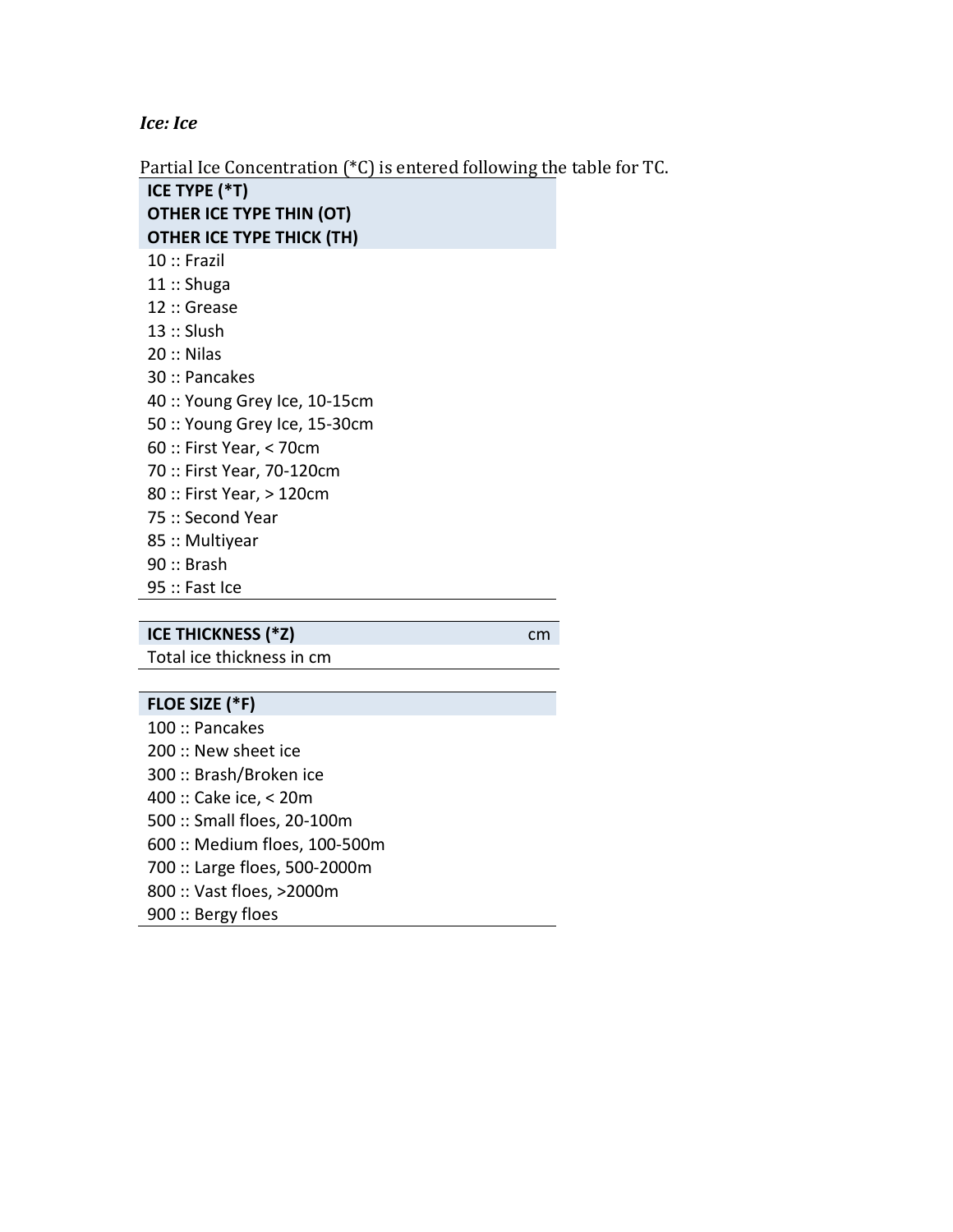#### Ice: Snow

| <b>SNOW TYPE (*SY)</b>          |
|---------------------------------|
| $00::$ No snow observation      |
| 01 :: No snow, ice or brash     |
| 02 :: Cold new snow, <1 day old |
| $03::$ Cold old snow            |
| 04 :: Cold wind-packed snow     |
| 05 :: New melting snow(wet new) |
| 06: Old melting snow            |
| 07 :: Glaze                     |
| $08::$ Melt slush               |
| 09 :: Melt puddles              |
| 10 :: Saturated snow            |
| 11 :: Sastrugi                  |
|                                 |

# SNOW DEPTH (\*SN) cm

Depth of surface snow

## Ice: Topography

# TOPOGRAPHY TYPE (\*Top)

100 :: Level ice 200 :: Rafted Pancakes 300 :: Cemented Pancakes 400 :: Rafting 500 :: Ridges

| <b>TOPOGRAPHY CONC (*TopC)</b> | <b>Tenths</b> |
|--------------------------------|---------------|
| 0::0/10                        |               |
| 1::1/10                        |               |
| 2::2/10                        |               |
| 3::3/10                        |               |

- $4:4/10$  $5:: 5/10$  $6:: 6/10$  7 :: 7/10  $8:: 8/10$
- 9 :: 9/10
- $10 :: 10/10$

\*TopC is the fractional area of ice, separately for each type, covered by ridges or rafts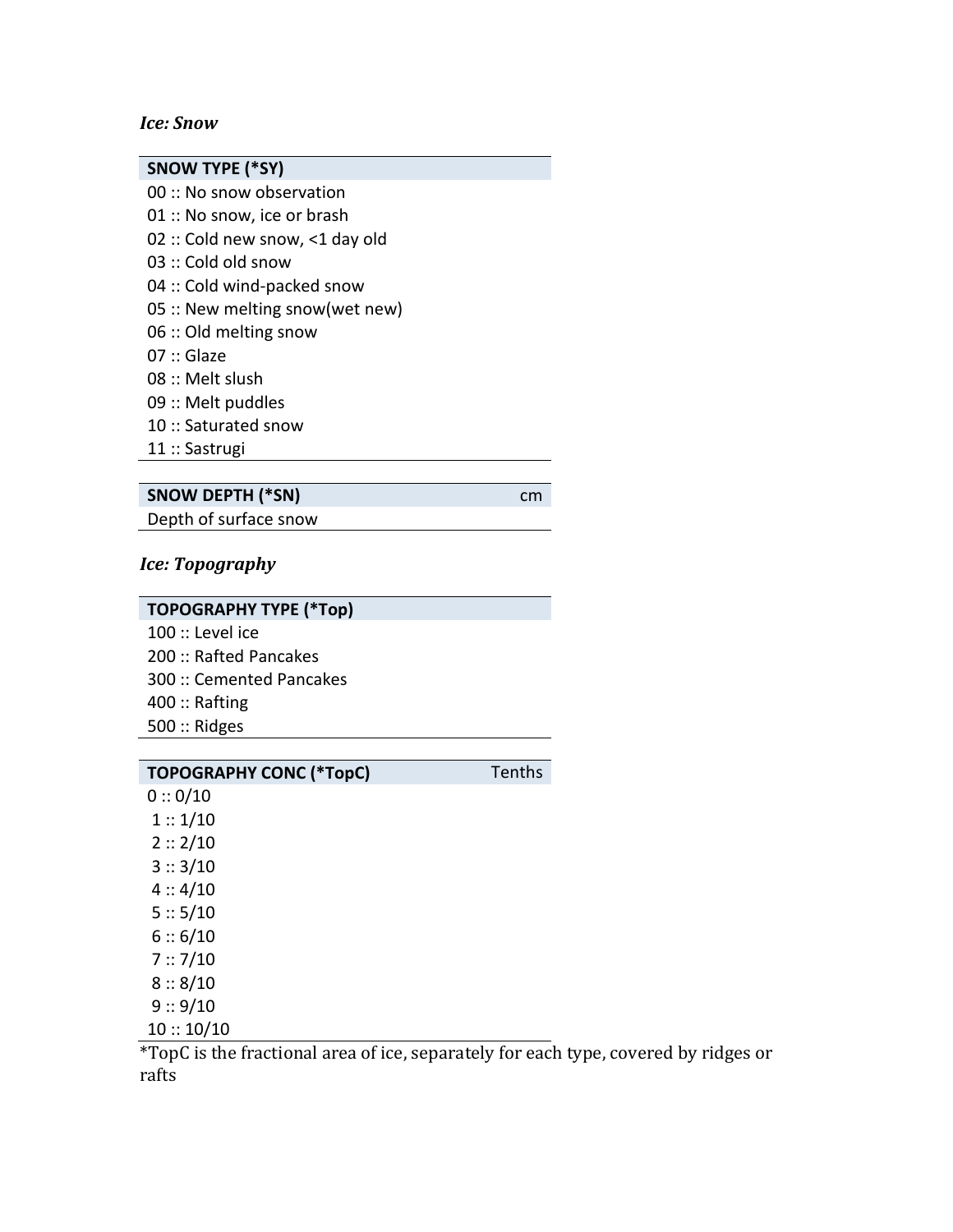## RIDGE HEIGHT (\*RH) m

To nearest half meter

| <b>TOPO FEATURE OLD?</b>          | $(*Old)$ |
|-----------------------------------|----------|
| <b>TOPO FEATURE CONSOLIDATED?</b> | $(*Cs)$  |
| TOPO FEATURE SNOW-COVERED? (*SC)  |          |
| Yes :: True                       |          |
| No :: False                       |          |
|                                   |          |

#### Ice: Melt

| <b>MELT POND CONC (*MPC)</b> | Tenths |
|------------------------------|--------|
| 0:0/10                       |        |
| 1::1/10                      |        |
| 2:2/10                       |        |
| 3::3/10                      |        |
| 4:4/10                       |        |
| 5:: 5/10                     |        |
| 6:6/10                       |        |
| 7:7/10                       |        |
| 8:8/10                       |        |
| 9:9/10                       |        |
| 10::10/10                    |        |

\*MPC is the fractional area of ice, separately for each type, covered by meltponds

### MELT POND PATTERN (\*MPP)

- 1 :: Linked
- 2 :: Discrete

### MELT POND SURFACE TYPE (\*MPT)

- 1 :: Frozen
- 2 :: Open
- 3 :: Bottom up

# MELT POND FREEBOARD (\*MPF) cm

Height of MP freeboard above MP surface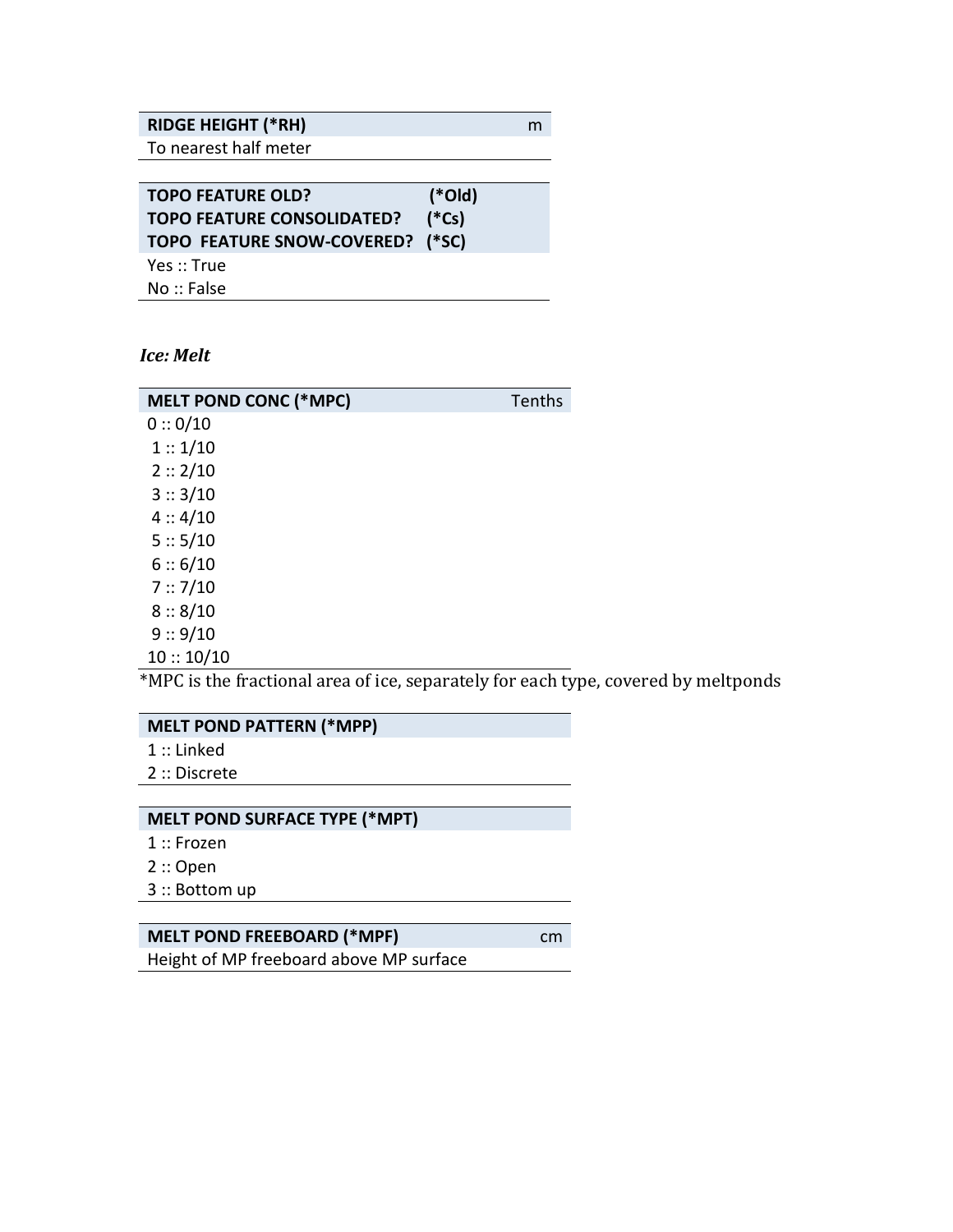#### MELT POND DEPTH (\*MPD) cm

 $1:: 0-10$ cm

- 2 :: 10-30cm
- 3 :: 30-50cm
- $4$  :: >50cm
- -9 :: Unknown

# MELT POND BOTTOM TYPE

(\*MBT) 1 :: Solid

- 2 :: Some have thaw holes
- 3 :: All have thaw holes

# DRIED ICE? (\*MDI) ROTTEN ICE? (\*MRI) Yes :: True

No :: False

#### Ice: Other

| ALGAE CONC. (*A)            | $\%$ |
|-----------------------------|------|
| <b>SEDIMENT CONC. (*SD)</b> |      |
| $0:0\%$                     |      |
| $1::<30\%$                  |      |
| $2::$ <60%                  |      |

 $3$  :: >60%

\*A and \*SD is the percentage area of the ice, of any given type, with algae or sediment present.

### ALGAE LOCATION (\*AL)

- $1$  :: Top
- 2 :: Middle
- 3 :: Bottom

#### ALGAE DENSITY (\*AD)

- 0 :: Not Visible
- 1 :: Trace
- 2 :: Light
- 3 :: Medium
- 4 :: Strong

See Colour Chart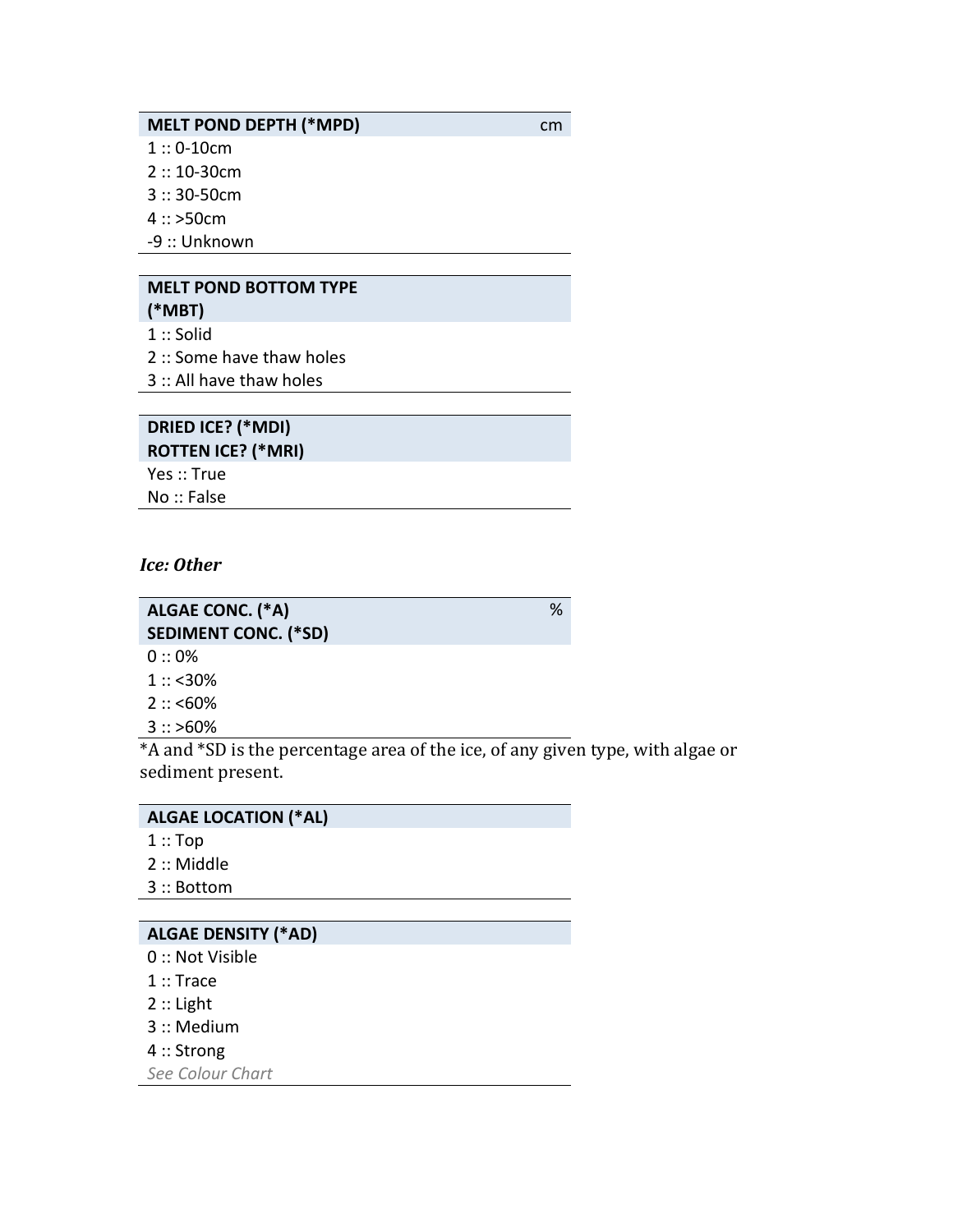Two fields in Ice:Other not associated with P, S or T. Other Ice Type Thick (TH) Other Ice Type Thin (OT) The codes for these types are given in the ice type table.

! !! Colour&hart&or&dentifying&ce&Algae&ensity& ! 0&Not&Visible& !! & & 1!<!!3mg!chl!a!m\*2!!!!Trace& ! 2!~!4.5mg!chl!a!m\*2!!!!!!!!!!!! Pantone!100c!!!Light! ! **3**!~!10mg!chl!a!m\*<sup>2!!!!!</sup> Pantone!110c!!!!!**Medium**! ! 4!~!30!mg!chl!a!m\*2!!!!!! Trumatch!49b!!!!Strong! !

!<br>!

!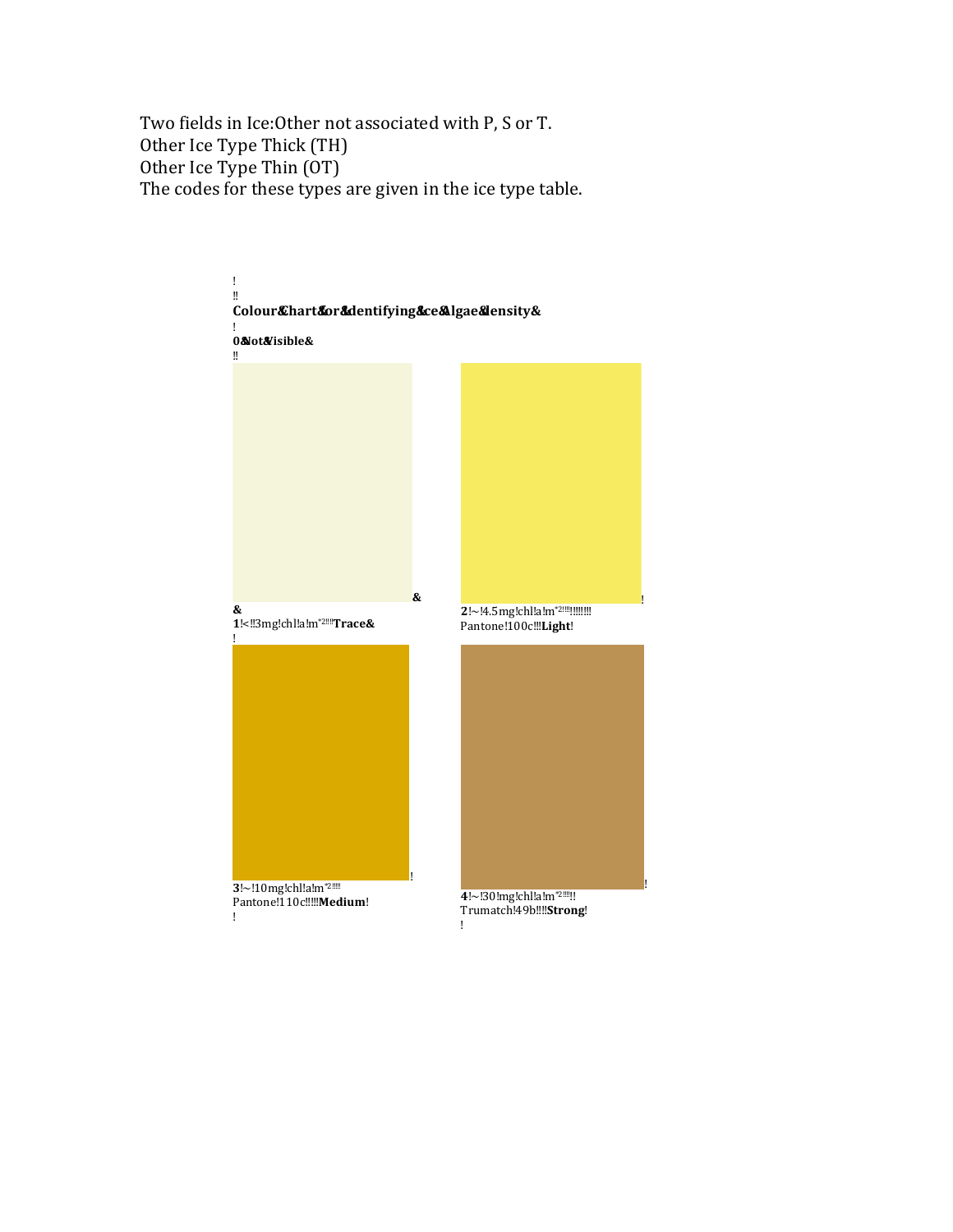# Meteorology

| <b>VISIBILITY (V)</b> | m-km |
|-----------------------|------|
| 90::< 50m             |      |
| $91::50-200m$         |      |
| $92::200-500m$        |      |
| $93::500-1000m$       |      |
| 94 :: 1-2km           |      |
| $95::2-4km$           |      |
| 96 :: 4-10km          |      |
| 97 :: >10km           |      |

# TOTAL CLOUD COVER(TCC) Oktas HIGH CLOUD COVER (HV) MEDIUM CLOUD COVER (MV) LOW CLOUD COVER (LV)

| ი :: ი                        |
|-------------------------------|
| $1::1/8$ or less, but not 0   |
| 2::2/8                        |
| 3::3/8                        |
| 4:4/8                         |
| 5:: 5/8                       |
| 6:: 6/8                       |
| 7 :: 7/8 or more, but not 8/8 |
| 8::8/8                        |

| WIND SPEED (WS) | Knot |
|-----------------|------|
| Nearest knot    |      |

| <b>WIND DIRECTION (WD)</b>      | Degree |
|---------------------------------|--------|
| Nearest degree                  |        |
| <b>AIR TEMPERATURE (AT)</b>     |        |
| Nearest degree, C               |        |
| <b>WATER TEMPERATURE (WT)</b>   |        |
| Nearest degree, C               |        |
| <b>RELATIVE HUMIDITY (RelH)</b> |        |
| Nearest %                       |        |
| <b>AIR PRESSURE (AP)</b>        | mBar   |
| Nearest mBar                    |        |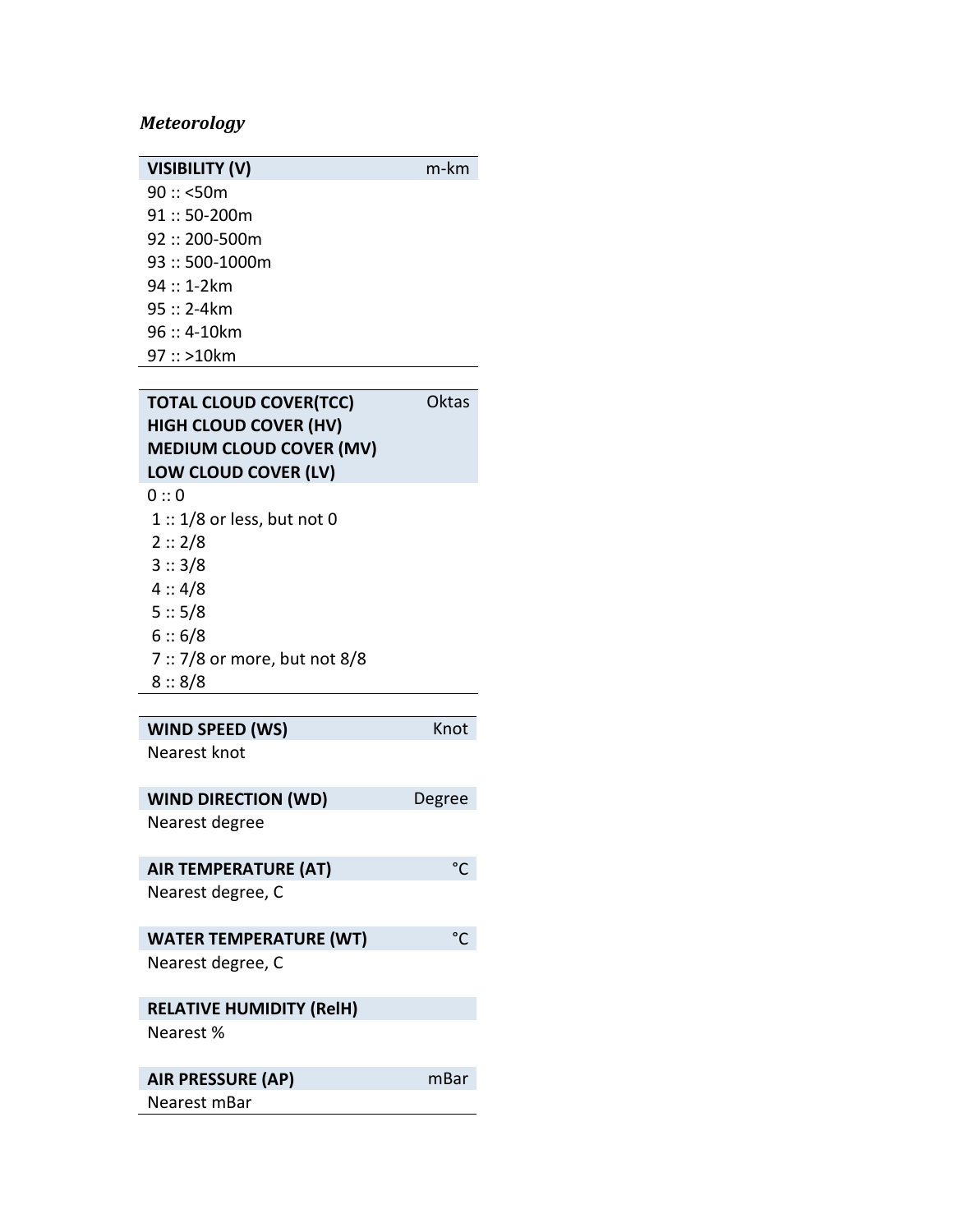### Weather (WX)

Note, the ASSIST table is keyword and number searchable from the Weather data entry box.

### 00-03 Sky Change During Past Hour

- 000 :: Clouds not observable/observed
- 001 :: Clouds dissolving/becoming less developed
- 002 :: State of sky as a whole unchanged
- 003 :: Clouds forming or developing

### 10-13 Mist and Shallow Fog

- 010 :: Mist (Visibility 1/2 nm or more)
- 011 :: Shallow fog in patches
- 012 :: Shallow fog, more or less continuous

## 40-49 Fog at the Time of Ob

- 040:: Fog: distance, not at ship in past hour, Vis may be >1/2nm
- 041 :: Fog in patches
- 042 :: Fog thinning in last hour, sky discernable
- 043 :: Fog thinning in last hour, sky not discernable
- 044 :: Fog unchanged in last hour, sky discernable
- 045 :: Fog unchanged in last hour, sky not discernable
- 046 :: Fog beginning/thickening in last hour, sky discernable
- 047 :: Fog beginning/thickening in last hour, sky not discernable
- 048 :: Fog depositing rime, sky discernable
- 049 :: Fog depositing rime, sky not discernable

## 50-59 Drizzle

- 050 :: Slight drizzle, intermittent
- 051 :: Slight drizzle, continuous
- 052 :: Moderate drizzle, intermittent
- 053 :: Moderate drizzle, continuous
- 054 :: Dense drizzle, intermittent
- 055 :: Dense drizzle, continuous
- 056 :: Freezing drizzle, slight
- 057 :: Freezing drizzle, moderate or dense
- 058 :: Drizzle and rain, slight
- 059 :: Drizzle and rain, moderate or dense

## 60-69 Rain NOT Falling as Showers

- 060 :: Slight rain, intermittent
- 061 :: Slight rain, continuous
- 062 :: Moderate rain, intermittent
- 063 :: Moderate rain, continuous
- 064 :: Heavy rain, intermittent
- 065 :: Heavy rain, continuous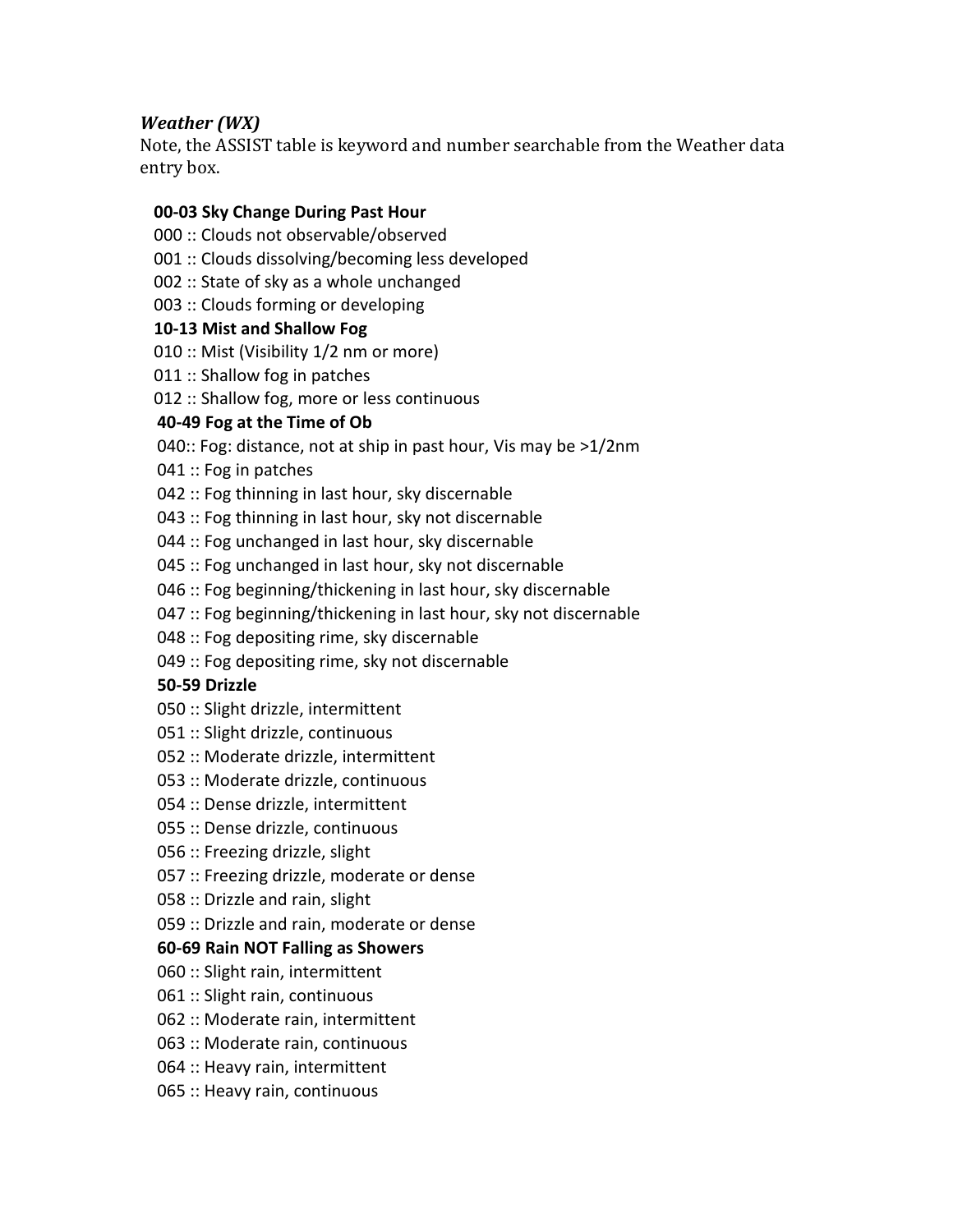066 :: Freezing rain, slight

067 :: Freezing rain, moderate or heavy

068 :: Rain or drizzle and snow, slight

069 :: Rain or drizzle and snow, moderate/heavy

#### 14-16 Precipitation not at ship

014 :: Precipitation in sight, not reaching surface

015 :: Precipitation beyond 3nm, reaching surface

016 :: Precipitation within 3nm, reaching surface

#### 20-29 Past Hour but NOT at observation time

020 :: Drizzle not freezing or snow grains

021 :: Rain not freezing or snow grains

022 :: Snow not freezing or snow grains

023 :: Rain and snow or ice pellets

024 :: Drizzle or rain, freezing

025 :: Showers of rain

026 :: Showers of snow, or of rain and snow

027 :: Showers of hail, or of rain and hail

028 :: Fog in past hour, not at present

029:: Thunderstorm, with or without precip

#### 36-39 Unique Snow Conditions

036 :: Drifting snow below eye level, slight/moderate

037 :: Drifting snow below eye level, heavy

038 :: Blowing snow, above eye level, slight/moderate

039 :: Blowing snow, above eye level, heavy

#### 70-79 Solid Precip. Not as Showers

070 :: Slight fall of snow flakes, intermittent

071 :: Slight fall of snow flakes, continuous

072 :: Moderate fall of snow flakes, intermittent

073 :: Moderate fall of snow flakes, continuous

074 :: Heavy fall of snow flakes, intermittent

075 :: Heavy fall of snow flakes, continuous

076 :: Ice prisms, with/without fog

077 :: Snow grains, with/without fog

078 :: Isolated star like crystals

079 :: Ice pellets

### 80-84 Rain Showers

080 :: Slight rain showers

081 :: Moderate or heavy rain showers

082 :: Violent rain showers

083 :: Slight showers of rain and snow

084 :: Moderate/heavy showers of rain and snow

85-90 Solid Precipitation in Showers

085 :: Slight snow showers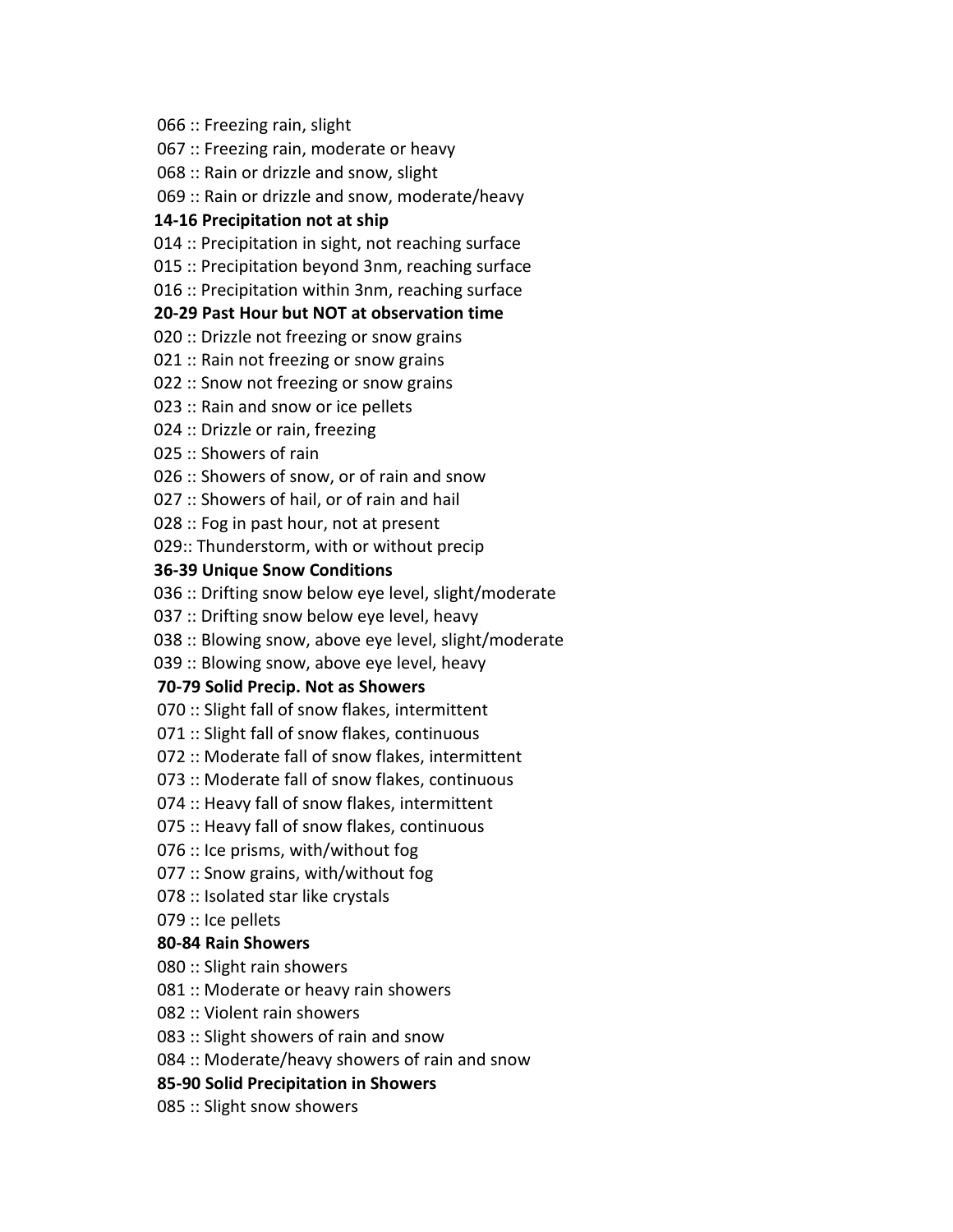086 :: Moderate or heavy snow showers 087 :: Slight showers of soft or small hail 088 :: Moderate/heavy showers of soft/small hail 089 :: Slight showers of hail 090 :: Moderate or heavy showers of hail

#### Meteorology: Cloud

| <b>HIGH CLOUD TYPE (HY)</b>                  |    |
|----------------------------------------------|----|
| $\operatorname{Ci} :: \operatorname{Cirrus}$ |    |
| Cs: Cirrostratus                             |    |
| Cc :: Cirrocumulus                           |    |
|                                              |    |
| MED. CLOUD TYPE (MY)                         |    |
| As:: Altostratus                             |    |
| Ac :: AltoCumulus                            |    |
|                                              |    |
| LOW CLOUD TYPE (LY)                          |    |
| St :: Stratus                                |    |
| Sc :: Stratocumulus                          |    |
| Ns:: Nimbostratus                            |    |
| Cu: Cumulus                                  |    |
| Cn:: Cumulonimbus                            |    |
|                                              |    |
| <b>HIGH CLOUD HEIGHT (HH)</b>                | km |
| $3 - 8km$                                    |    |
|                                              |    |
| <b>MEDIUM CLOUD HEIGHT (MH)</b>              | km |
| 2 - 4km                                      |    |
|                                              |    |
| LOW CLOUD HEIGHT (LH)                        | km |
| Surface - 2km                                |    |

### Photos

Any number of photos can be attached to an observation, and it can be specified if the photo is taken facing the ship's bow, port or starboard. The CSV output (Photo) only provides the number of photos uploaded with each observation.

### **Comments**

Comments can be attached in each tab with the 'Add Comment' button. Any number of comments can be entered. Comment strings are included in CSV output in the final column, Comments. The comment string is formatted as:

"\"Comment Text – Observer Name\""//"\"Second Comment Text – Observer Name\""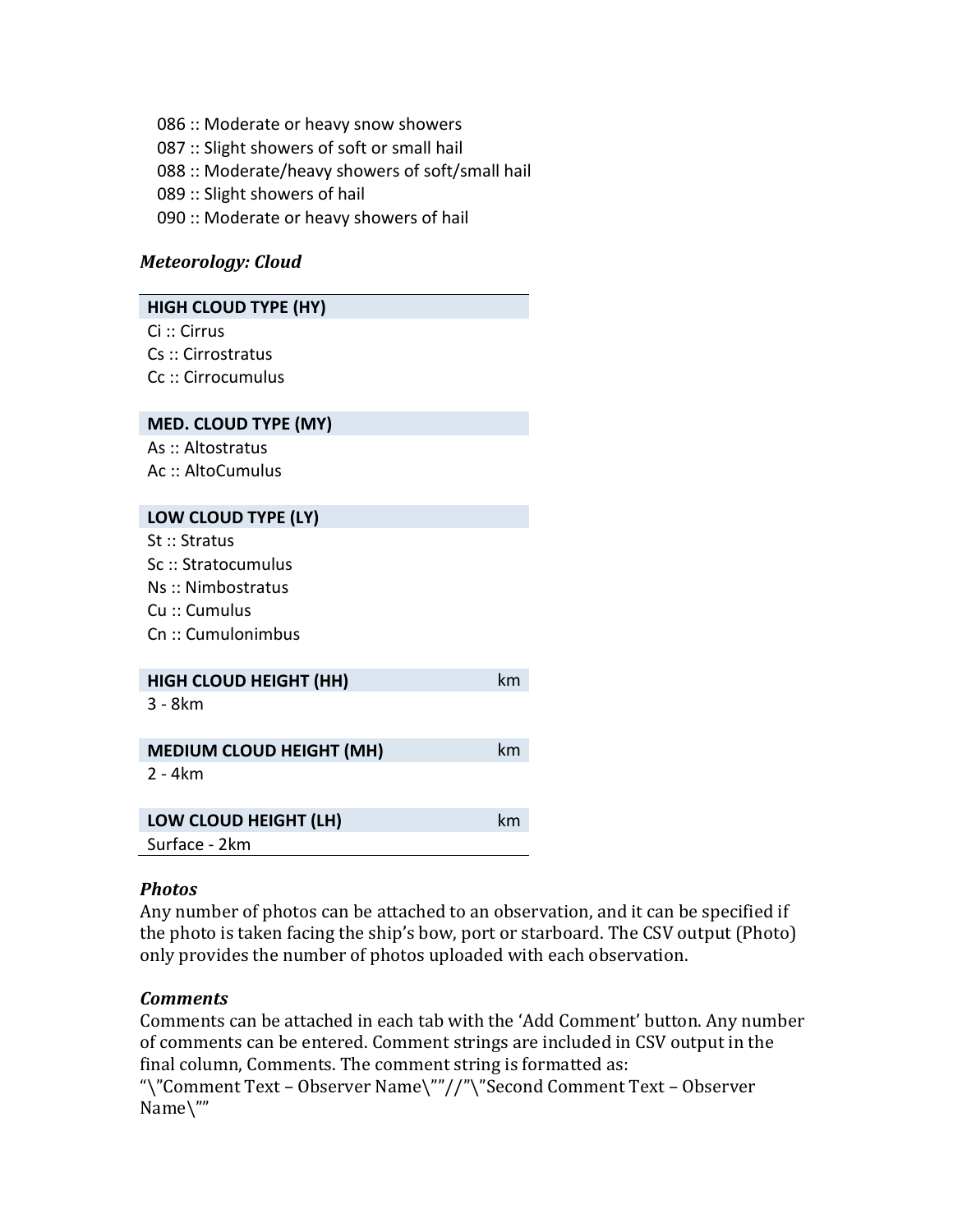### CIRFA – Centre for Integrated Remote Sensing and Forecasting for Arctic Operations, a new Centre for Research-based innovation hosted by UiT-the Arctic University of Norway

Relevant to theme 2-3

By: T. Eltoft, C. Brekke, UiT- the Arctic University of Norway, Tromsø. H. Johnsen, R. Storvold, Norut – the Northern Institute, Tromsø S. Gerland, the Norwegian Polar Institute, Tromsø W. Dierking, Alfred Wegener Institute, Bremerhaven J. P. Pedersen, KSAT, Tromsø

### Abstract:

This whitepaper gives a brief presentation of a new centre for integrated remote sensing for Arctic industrial operations. The centre shall do research on methods and technologies that can reliably detect, monitor, integrate and interpret multi-sensor data describing the physical environment of the Arctic. The research shall also address methods for assimilating the satellite based information into models to perform predictions of sea ice state, meteorological and oceanographic conditions on both short and long timescales. The new knowledge and technologies shall be developed in collaboration between the research team of CIRFA, the maritime industry, service providers, and the international research community.

#### **Motivation**

Maritime industry faces new challenges in the High North. As is well known, the Arctic is characterized by low temperatures, remoteness, low visibility, darkness for several months of the year, and a vulnerable environment. The winter climate is harsh, with swift changes in weather and wave conditions, and the ocean circulation has more abrupt variations than are known further south along the Norwegian coast or in the North Sea. The Arctic Ocean and the adjacent shelf seas are affected by sea ice. Sea ice and floating isolated ice objects, and the quick changes in weather and wave conditions represent significant challenges to Arctic operations. These conditions represent new operating conditions for the industry, which demand new and innovative solutions both related to science and technology, and to logistics and the human dimension.

Specifically, sustainable future maritime operations in this area put new demands on monitoring and forecasting technologies with respect to accuracy, spatial and temporal resolution, reliability, robustness, and automation. Remote sensing from satellites and numerical forecast models are and will be the key tools to achieve this. Remotely Piloted Air Systems (RPAS) have the potential to provide important support.

A new Norwegian centre for research-based innovation (CRI) entitled "Centre for Integrated Remote Sensing and Forecasting for Arctic Operations (CIRFA)" was started up on September 1st, 2015. CIRFA shall create knowledge, develop new methodologies and technical innovations, which can enabling safe maritime operations in the environmentally sensitive Arctic area by combining research on multi-platform remote sensing, surface based measurements and numerical short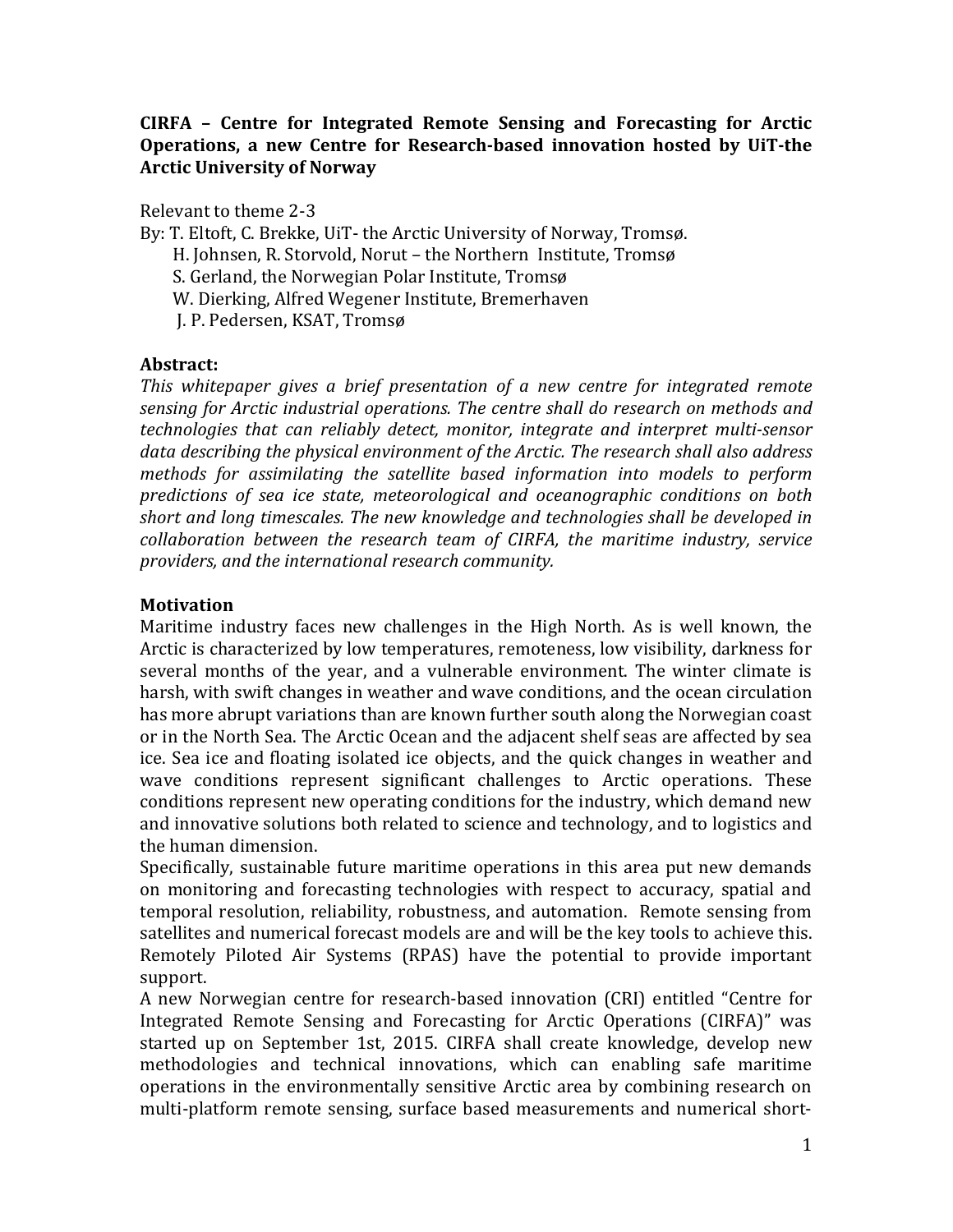term forecast modelling. A CRI is an 8-year research project, where universities, research institutes and industry collaborate on common research topics.

CIRFA aims to become a knowledge hub for research and development on Arctic surveillance technologies, with leading expertise in disciplines such as remote sensing, signal processing, radar technology, RPAS technology, data assimilation and numerical modelling. CIRFA will in particular take advantage of the broad competence in remote sensing, as well as the considerable infrastructure, that has been built up in Tromsø over the recent decades.

## Research and methods

Integrated remote sensing and forecasting for Arctic operations is to be understood as the process of combining remote sensing data from multiple platforms, multiple sensors, and surface based measurements, and integrating the derived information into numerical models to provide predictions of ocean and sea ice conditions on local and regional scales. The important components of the science program, will be conducted in a closed feedback process where data collection, theoretical model work and retrieval algorithms are validated by making use of in-situ data collected during field campaigns.

Remote Sensing (RS): CIRFA will combine RS from satellites and RPAS platforms. Satellite borne sensors can provide timely observations of the vast and inaccessible areas, whereas RPAS is suited for detailed local mapping. For High North monitoring, especially from space, synthetic aperture radar (SAR) sensors, operating at microwave frequencies, will be of particular interest due to their relatively high resolution, and their all-weather and light-independent capabilities. The image formation process of SAR systems is challenging for dynamic surfaces like the ocean and sea ice, where motion effects and weather conditions may cause rapid changes in the radar signal characteristics. These processes are far from being completely understood, and the development of more reliable remote sensing capabilities for sea ice and oceans relies on advances in radar RS. CIRFA will address this and other challenges related to radar RS using an integrated multidisciplinary approach.

Physical modelling is the foundation of geophysical parameter retrieval in electromagnetic RS, which involves both forward and inverse modelling (e.g., Engen and Johnsen, 1995). In sea ice, ocean, and oil spill RS there are still considerable uncertainties within the forward models. More detailed descriptions of surface roughness and the internal structure of sea ice, improved statistical models for the small-scale representation of the ocean surface, improved compound dielectric models of oil-seawater-sea ice mixtures (Brekke et al., 2014), will enable development of consistent forward models. Such knowledge will be acquired in situ in dedicated field campaigns employing advanced ground based radars, combined with SAR and optical observations, and laser scanners on the ground as well as onboard RPAS.

Statistical models of the probability distribution of the RS measurements are key elements in the design of image analysis algorithms (Eltoft, 2005), but these also take physical models as a starting point (Doulgeris and Eltoft, 2010). In order to improve the reliability of derived geophysical quantities and to take advantage of the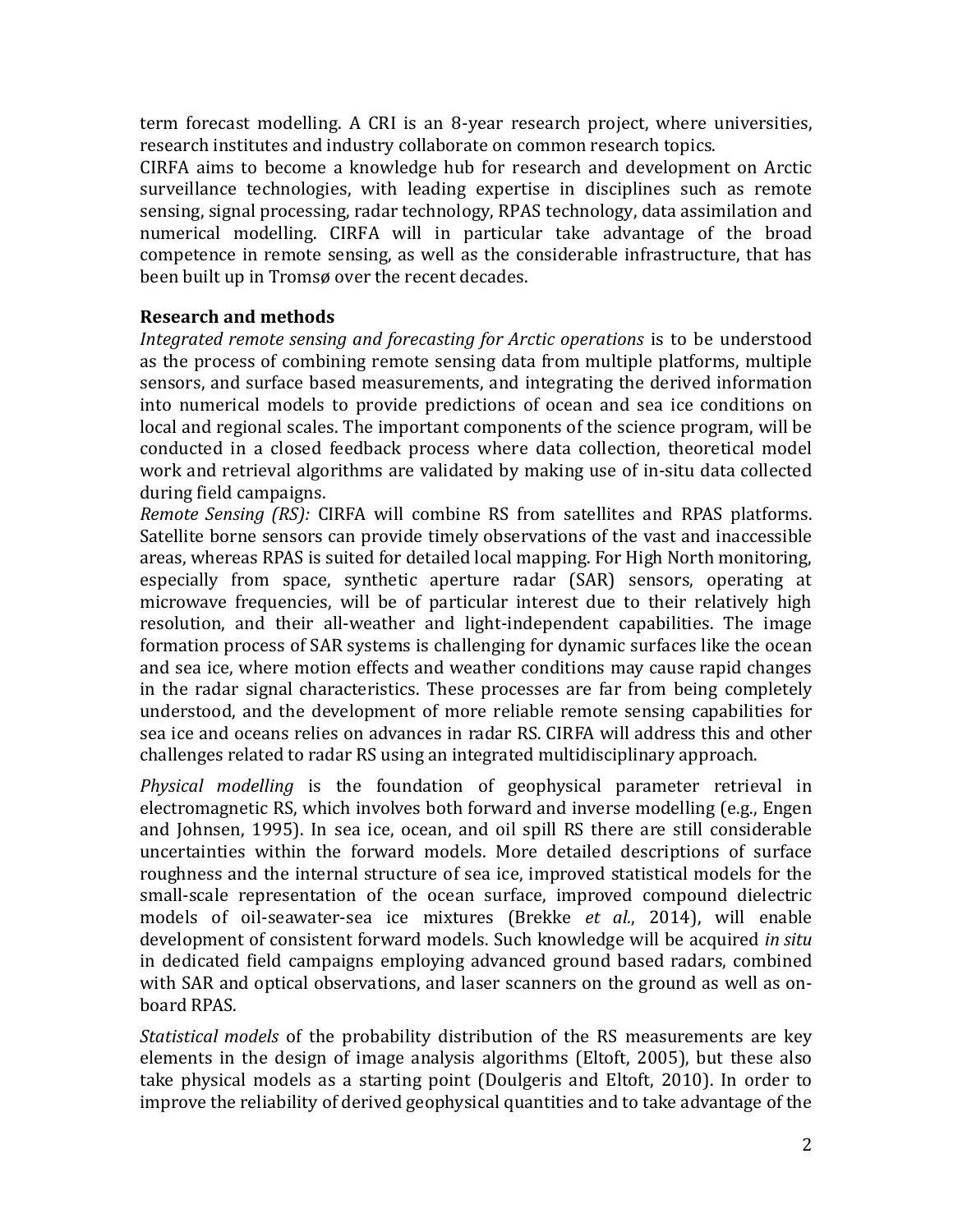rich potential of multi-frequency and multi-polarization radar sensors, more advanced models for describing the multivariate dependencies are urgently needed (Cloude, 2010).

Signal Processing and Data Analysis refers to generic techniques and contains theoretical concepts and tools that must be adapted to the physical and statistical modelling, the measurement system, and the particular end application (sea ice, icebergs, oil spills, ocean winds and currents). The CIRFA consortium aims to use its expertise in emerging signal processing and pattern recognition to conceive further advances in information extraction from radar RS data (as noted in Aksoy et al., 2010; Camps-Valls et al., 2011). This also includes research on multi-sensor data fusion for optimally merging data or information from optical and radar sensors.

Remotely Piloted Air Systems (RPAS): RPAS borne sensors can supplement satellite borne sensors with detailed information related to specific phenomena of more local extent. Operating an aircraft safely and reliably at low altitude under arctic conditions poses a number of challenges. The main environmental challenges are to cope with icing conditions and high winds. With regard to safety and airspace access, the regulation is still under development and full integration into nonsegregated airspace requires *detect and avoid* systems not yet available and whose specifications and requirements are not yet defined in regulation. The use of RPAS require robust communication for both command and control of the aircraft and for the sensor payload, as the data produced is time critical and missions might last for many hours.

To support operations in the Arctic, data on a much finer scale and accuracy is required compared to traditional data collection for environmental or climatic studies. The challenges addressed in CIRFA involve detection and tracking of growlers and icebergs, fine scale sea-ice properties, and oil spills in ice-affected areas. These activities require horizontal resolution down to the meter level and vertical accuracy down to a few centimetres. CIRFA will test new miniaturized radar sounder technologies, lidar and passive optical sensors. The goal is to find the combination of sensors that at any time will give optimal performance under the given seasonal and environmental conditions.

Numerical forecast modeling: Ocean and ice forecasting at high latitudes is challenging due to lack of observations of oceanic 'weather'. Improved operational forecast systems will require increased amounts of high-resolution observations and the assimilation of such data into ocean and ice models.

The most advanced assimilation systems available today are the 4D-var systems, where observations are introduced to the model system smoothly in time and in a dynamically consistent way. This will be available in CIRFA for ocean-ice forecasting. Major challenges include the formulation of the error covariance relationships that determine the relative weights put on model estimates and observations in forming a best analysis of the state of the ocean and sea ice. This task is particularly complex in frontal zones near the sea ice edge. Here an Ensemble Prediction System (EPS) can be used to dynamically update the model error covariance matrices used in 4Dvar. In addition, the adjoint model component of the 4D-var system can be used to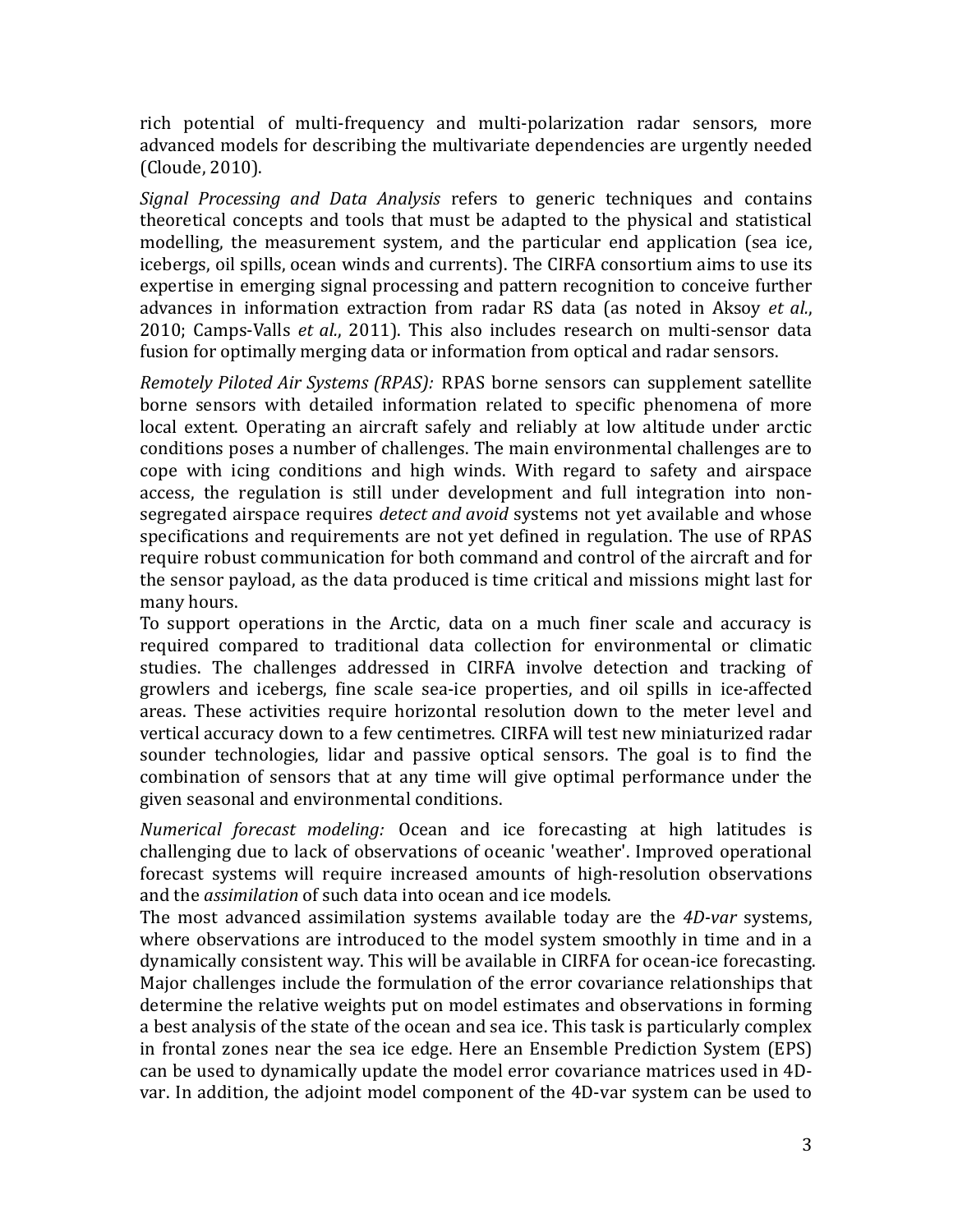study the model sensitivity to different types of observations and their temporal and spatial distribution. This means that the model system is used to optimize the observational sampling strategies (e.g. of RPAS). Finally, challenges remain to optimize a range of coupling parameters, e.g. ocean-ice and ocean-air drag coefficients. This is of critical importance for accurate prediction under a range of varying sea ice and ocean boundary layer conditions. Outstanding challenges to be addressed in CIRFA include (i) impact assessments of new observations (e.g. Moore et al., 2011), particularly of remotely sensed ocean currents, both as radial components and as velocity vectors, (ii) the evaluation of the potential of using new remotely sensed sea ice parameters, such as sea ice drift to improve the modeling of the ocean-ice interactions, e.g. by updating fluxes of momentum and energy, and (iii) the use EPS for dynamically updating the estimates of model error (e.g. Buehner et al., 2013).

The research in the centre is organized in 7 work packages:

### WP1: Ocean remote sensing

The objective of this WP is develop the use of satellite technology to advance our understanding of the Arctic Ocean processes and dynamics, and contribute to better prediction of polar lows, now-casting, and short range forecasting of ocean state through coupling with high-resolution models. The knowledge of the meso and submesoscale processes and dynamics in the Arctic Ocean is limited, and better utilization of RS technologies in combination with numerical modelling is necessary to advance our understanding (Ardhuin et. al., 2005). The methodologies, tools and products developed here will be validated using data from WP6 and integrated with the sea ice mapping of WP2 and the modelling activities of WP5 (assimilation) to produce information products for the pilot services of WP7.

### WP2: Sea ice, icebergs and growler remote sensing

This WP will further develop remote sensing methodologies and algorithms to enable detailed characterization and mapping of Arctic sea ice conditions, and to provide improved detection and characterization of icebergs and growlers*.* Our approach will be to apply new statistical models and signal processing methods (Ferro-Famil *et al.*, 2003; Ferro-Famil *et al.*, 2005; Brekke *et al.*, 2013), to improve the ability to detect anomalies of the radar signatures linked to icebergs. The methodologies, tools and products developed within WP2 will be integrated with the modelling activities of WP5 to produce information products for the pilot services of WP7.

### WP3: Oil spill remote sensing

WP3 will develop accurate RS signal processing and information retrieval techniques for reliable oil slick detection and characterization, and to improve modelling of oil behavior and fate in sea ice covered waters. No single sensor technology is expected to fulfil the needs of all aspects of RS to monitor oil in sea iceaffected waters, hence, a suite of multiple sensors is likely to be required (C-CORE, 2013). CIRFA will carry out research on multiple RS sensors and platforms, and aims at developing robust algorithm for slick detection and characterization based on multi-channel SAR and combined SAR/optical data. Information about detected slicks and their characteristics derived from satellite and RPAS sensors are input to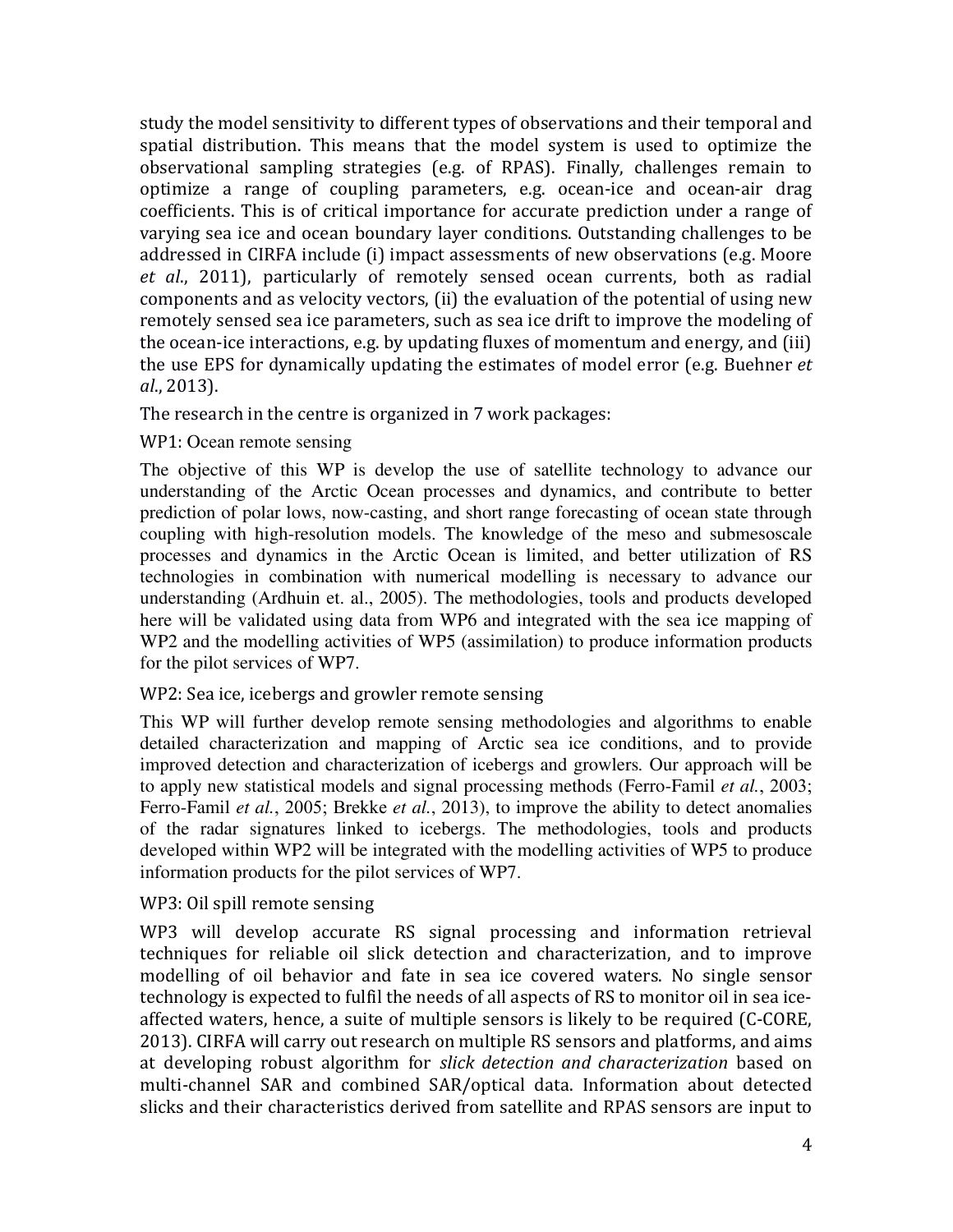drift modelling and predictions in the next stage, linking WP3 also to WP2, WP5 and WP7.

### WP 4: RPAS technology

The objective is to develop robust and efficient RPAS and sensor technologies that handle the widest possible range of environmental conditions and are capable of performing high quality measurements of sea-ice and iceberg properties as well as detecting and monitoring oil spills in ice affected areas. The maritime and oil and gas industry are moving northwards into areas with seasonal ice cover and higher probability of encounters with icebergs. Drifting sea-ice and icebergs could cause a threat to ships and installations, so detailed knowledge of the position and properties of the ice is critical for managing the operation in a safe and cost effective manner. RPAS platforms will be developed to achieve accurate high-resolution measurements but has limited spatial coverage, range, and are weather sensitive.

### WP 5: Drift modelling and predictions

The objective is to assimilate new types of observations into an ensemble-based ocean-ice forecast model. To optimize the dynamic coupling of ocean and sea ice. To produce probabilistic ocean, sea ice and drift forecasts. The end product of this WP is an observation-guided Ensemble Prediction System (EPS) that will give probabilistic forecasts of ocean, sea ice and drifting objects. Assimilation of ocean observations collected under CIRFA will rely on state-of-the-art 4D-var methods (Moore et al., 2011) within the Regional Ocean Model System (ROMS; Haidvogel et  $al$ , 2008). Assimilation of sea ice will be based on optimal interpolation and nudging techniques. The various pieces of technology are in use by MET Norway today but will need varying degrees of refinement for Arctic conditions.

## WP 6: Data collections and field work

CIRFA will implement a specific WP to highlight the importance of carefully designing field campaigns in connection with satellite and RPAS measurements. WP6 will be serving as a validation and calibration platform for RS data, as well as giving ground truth data for assessing the work conducted in WP1, WP2 and WP3. Several partners operate Arctic stations with long-term monitoring programmes and conduct field measurement campaigns. As an example, NPI is planning to freeze in RV Lance in Arctic sea ice north of Svalbard during the first half of 2015. This gives an excellent opportunity to collect collocated satellite, RPAS and ground based measurements, to be designed and collected specifically for RS ground truth calibration and validation purposes. Data collected during this campaign, annual NPI campaigns, and from other national and international projects (such as the planned MOSAiC drift in 2018-19, see mosaicobservatory.org) and data providers, will be used by CIRFA in the assessment and validation of algorithms and RS products.

#### WP 7: Pilot service demonstration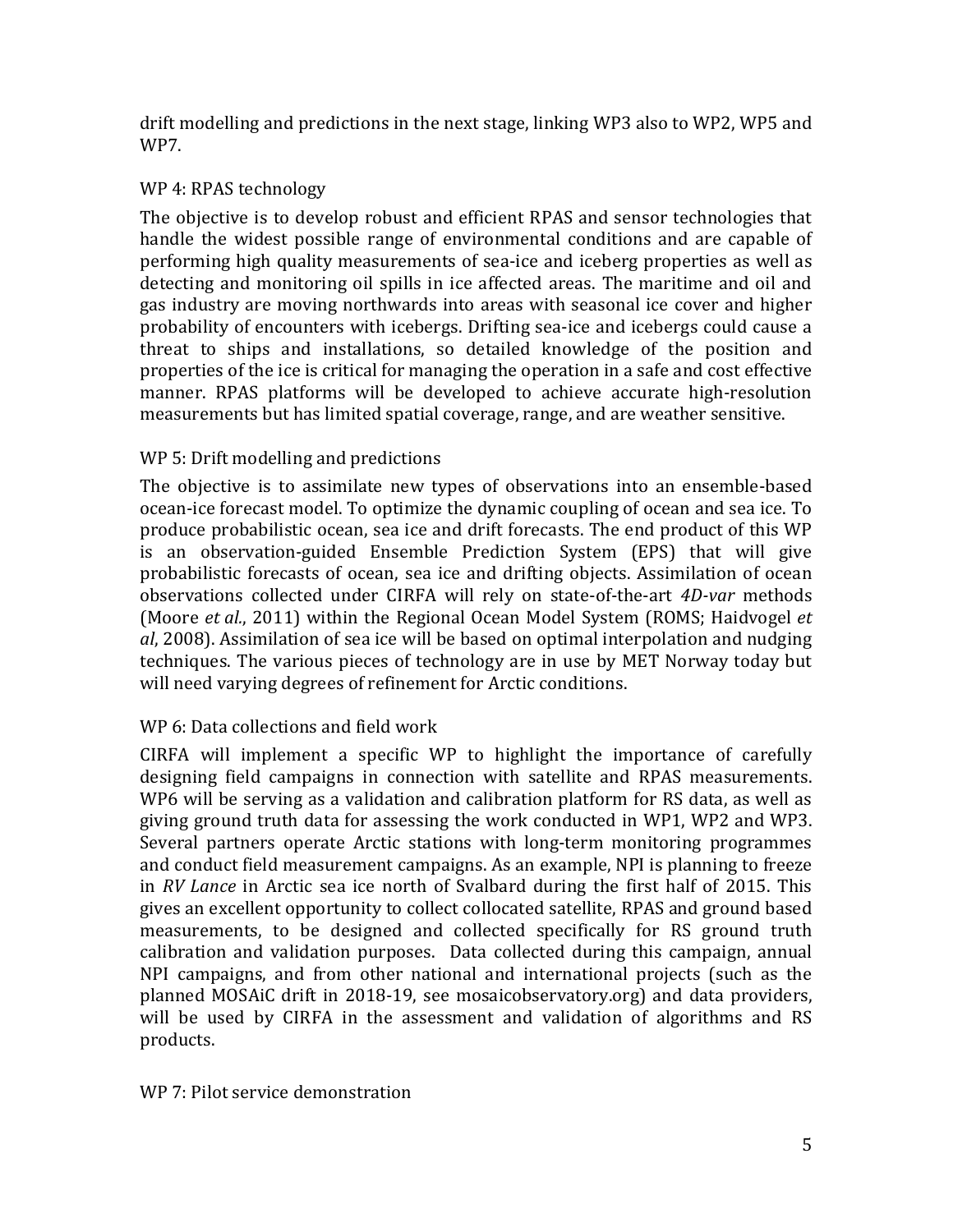This work package shall implement the R&D results into integrated pilot services to be delivered to end-users with operational needs. The end-users are asked to provide feedback to the service provider on the operational usability, as well as on the need for further improvement or development. The experience and feedback of the end-users will be fundamental in the preparation of operational service deliveries, also in other geographical regions with challenges similar to those in the European part of the Arctic. The demonstrations will consist of three pillars as described in the following sub-tasks. All services will be optimized through feedback to the service provider.

### Collaborations:

The competence and experience of the CIRFA team will be extended with a network of national and international collaborating experts in a broad range of relevant disciplines. In fact, international collaboration is a key for CIRFA to achieve its ambitious goals.

### **Partners**

UiT the Arctic University of Norway will be the host of CIRFA. The following research institutions are signed in as research partners:

Research partners: UiT - the Arctic University of Norway (UiT), Norut - Northern Research Institute, Norwegian Meteorological Institute (MET.NO), Norwegian Polar Institute (NPI), Norwegian University of Science and Technology (NTNU), Nansen Center for environmental and remote sensing research (NERSC).

User partners: Kongsberg Satellite Services, Kongsberg Spacetec, Statoil, ENI Norge, Det Norske Oljeselskap ASA, OMW Norge AS, Toal E & P Norge, Aker Solutions, Multiconsult, Globesar, Aranica, Maritime Robotics

### REFERENCES

S. Aksoy, N. H. Younan, L. Bruzzone. 2010. "Pattern Recognition in Remote Sensing" (Editorial), Pattern Recogn. Lett., 31(10):1069-1070.

AMAP (2011). "Snow, Water, Ice and Permafrost in the Arctic (SWIPA): Climate Change and the Cryosphere. Arctic Monitoring and Assessment Programme Report", Oslo, Norway.

F. Ardhuin, A. D. Jenkins, D. Hauser, A. Reniers, B. Chapron. 2005. "Waves and operational oceanography: Toward a coherent description of the upper ocean", AGU Trans. EOS, 86(4), pp. 37—44.

C. Brekke, S. Anfinsen, Y. Larsen. 2013. "Subband extraction strategies in ship detection with the subaperture cross-correlation magnitude", IEEE GRSL, 10(4):786-790.

C. Brekke, B. Holt, C. Jones, S. Skrunes. 2014. "Discrimination of Oil Spills from Newly Formed Sea Ice by Synthetic Aperture Radar", Remote Sensing of Environment. 145 (5): 1- 14.

M. Buehner, J. Morneau, C. Charette. 2013. "Four-dimensional ensemble-variational data assimilation for global deterministic weather prediction." Nonlinear Processes in Geophysics 20 (5 ), 669-682.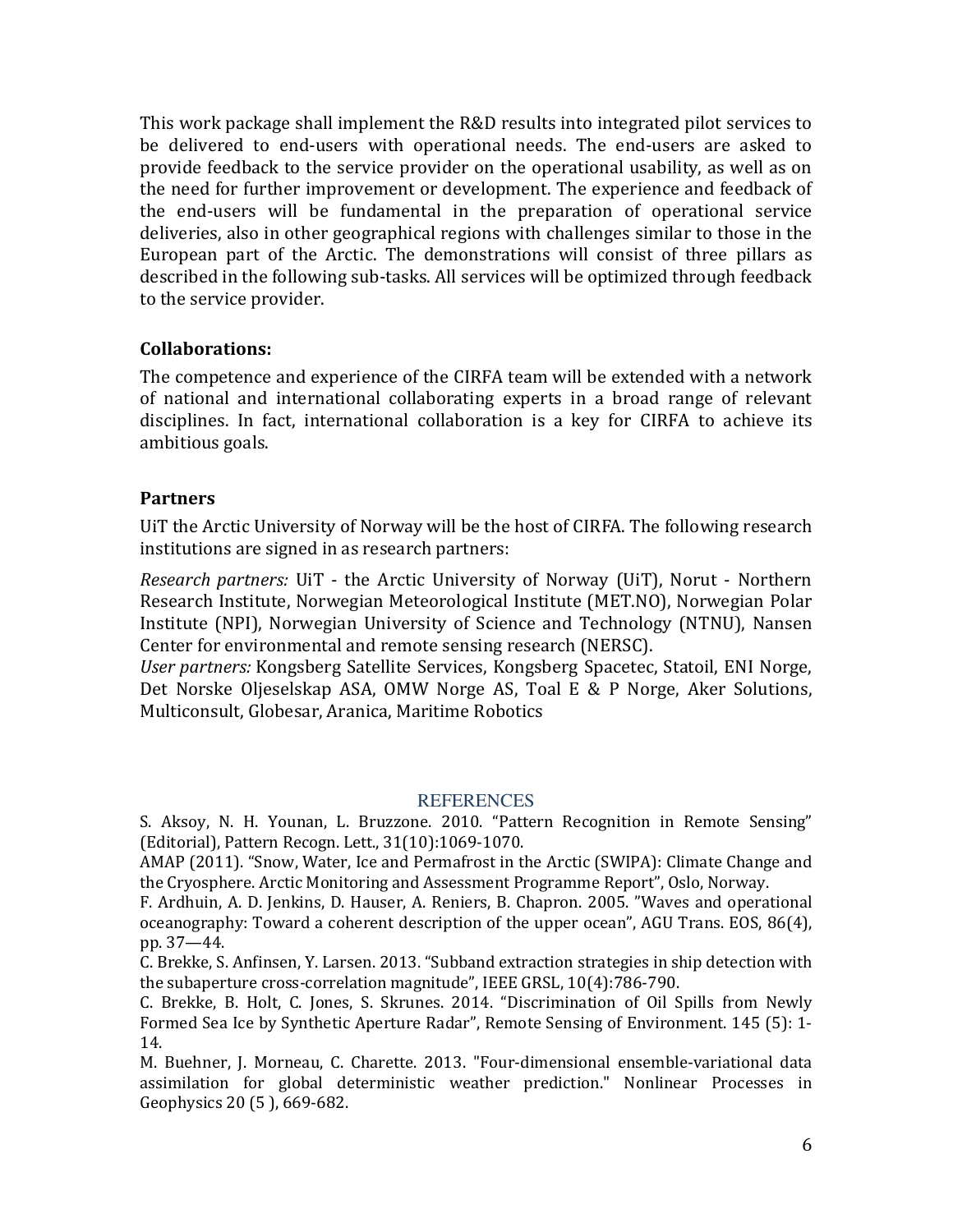G. Camps-Valls J. A. Benedictsson, L. Bruzzone, J. Chanussot. 2011. "Introduction to the issue on advances in remote sensing image processing", IEEE JSTSP, 5(3):365-369.

C-CORE. 2013. "Oil Spill Detection and Mapping in Low Visibility and Ice: Surface Remote Sensing", Final Report 5.1, JIP.

S. Cloude. 2010. "Polarisation: Applications in Remote Sensing", Oxford Univ. Press, Oxford, UK.

A. P. Doulgeris and T. Eltoft. 2010. "Scale mixture of Gaussian modelling of polarimetric SAR data", EURASIP JASP, 2010:1-12.

T. Eltoft. 2005.. "The Rician Inverse Gaussian Distribution: A new model for non-Rayleigh signal amplitude statistics", IEEE Trans. Image Process., 14(11):1722-1735.

T. Eltoft, W. Dierkinf, A. Doulgeris. 2012. "Sea Ice Monitoring from Space with Synthetic Aperture Radar" (Whitepaper), Proc. of 'SeaSAR 2012', Tromsø, Norway, 18-22 June, ESA SP-709, 2nd Edition, 251-258.

G. Engen and H. Johnsen. 1995. "SAR-ocean wave inversion using image cross spectra", IEEE TGRS, 33(4):1047-1056.

L. Ferro-Famil, A. Reiger, E. Pottier. 2003. "Scene Characterization Using Sub-aperture Polarimetric SAR data", IEEE TGRS, 41(10):2265-2276.

L. Ferro-Famil, A. Reigner, E. Pottier. 2005. "Nonstationary natural media analysis for polarimetric SAR data using a two-dimensional time-frequency decomposition approach", Canadian Journal of Remote Sensing, 31(1):21-29.

A. M. Moore, H. G. Arango, G. Broquet, C. Edwards, M. Veneziani, B. Powell, D. Foley, J. D. Doyle, D. Costa, P. Robinson. 2011. "The Regional Ocean Modeling System (ROMS) 4 dimensional variational data assimilation systems: Part III–Observation impact and observation sensitivity in the California Current System." Progress in Oceanography 91.1: 74-94.



Figure 1: Integration of ground-based, air-based, and satellite-based measurements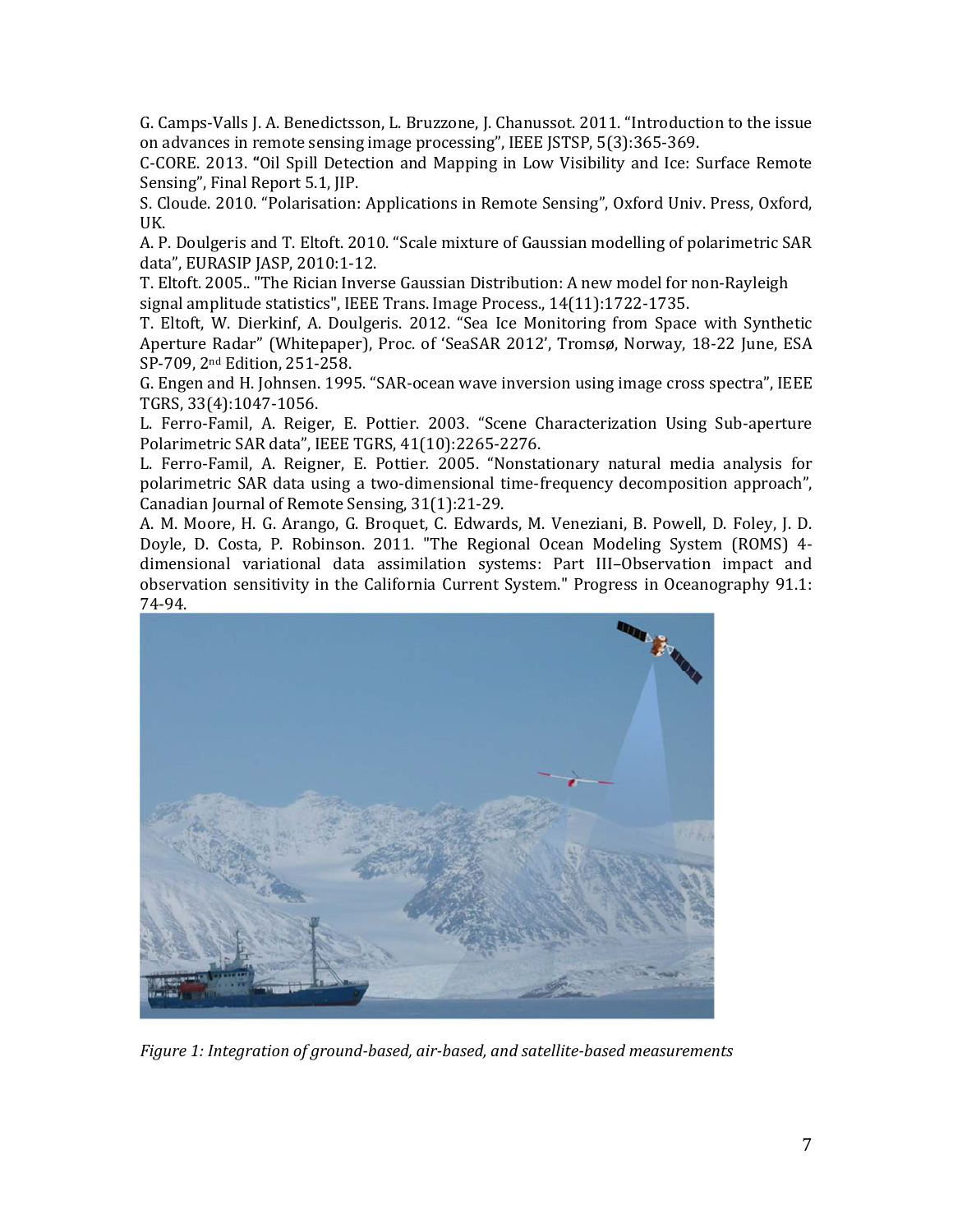#### Short Statement Arctic Observing Summit 2016

#### **Arctic Tourism Should be used as a Vehicle for Arctic Observing Systems**

Kevin Hillmer-Pegram\*(University of Alaska Fairbanks), Suzanne de la Barre (Vancouver Island University), Patrick Maher (Cape Breton University), Jackie Dawson (University of Ottawa), Edward Huijbens (University of Akureyri), Machiel Lamers (Wageningen University), Daniela Liggett (University of Canterbury), Dieter Müller (Umeå University), Albina Pashkevich (Dalarna University), Emma Stewart (Lincoln University)

\*Corresponding Author: khillmerpegram@alaska.edu

#### **Overview**

In this short statement, members of the International Polar Tourism Research Network (IPTRN) contend that Arctic tourism should be used as a vehicle for Arctic Observing Systems (AOS). Ship, airplane, and land-based Arctic tourism regularly brings observational capacity into settings that may remain otherwise unobservable, but scientists and other concerned stakeholders have not fully capitalized on this opportunity to date.

The assertion presented here is based on an article currently in publication with *Polar Research* (de la Barre et. al, Forthcoming), wherein the same authors examine the two-way relationship between Arctic tourism and AOS. The two-way relationship describes both the untapped opportunity provided by tourism to facilitate AOS, but also the need to make tourism's environmental and social impacts a key area of study for AOS – since tourism is increasing across the Arctic and predicted to continue doing so as decreasing sea ice as a result of climate change, *inter alia*, enables spatially or temporally extended marine access (e.g., Fay & Karlsdóttir, 2011; AMSA, 2009).

While the need to monitor Arctic tourism's impacts is widely accepted, ways in which tourism can play a positive role in AOS have so far not been explored nor highlighted sufficiently. This short statement demonstrates existing and potential contributions made by tourism to AOS and reviews key questions requiring attention in order to move forward.

#### **Contributions of Arctic Tourism to AOS**

De la Barre et al., (forthcoming) provide a survey of the relationship between tourism and AOS in Alaska, Arctic Canada, Iceland, Svalbard, mainland European Arctic, Russia, and Antarctica. They discuss their findings in regard to existing contributions:

There already exist examples of tourism operations that offer additional monitoring and observation opportunities…Four examples are briefly presented…: (1) The Whales and Glacier Science Adventure ship-based tour that forms part of a community-based monitoring effort in Alaska and focuses on sampling phytoplankton, testing water quality, and collecting data on humpback whales; (2) The Churchill Centre for Northern Studies and Earthwatch's 'Climate Change at Arctic's Edge' in Canada which incorporates bird counts and plant species documentation; (3) the cruise tourism sector collaboration with the Norwegian Polar Institute which supplies data to the Svalbard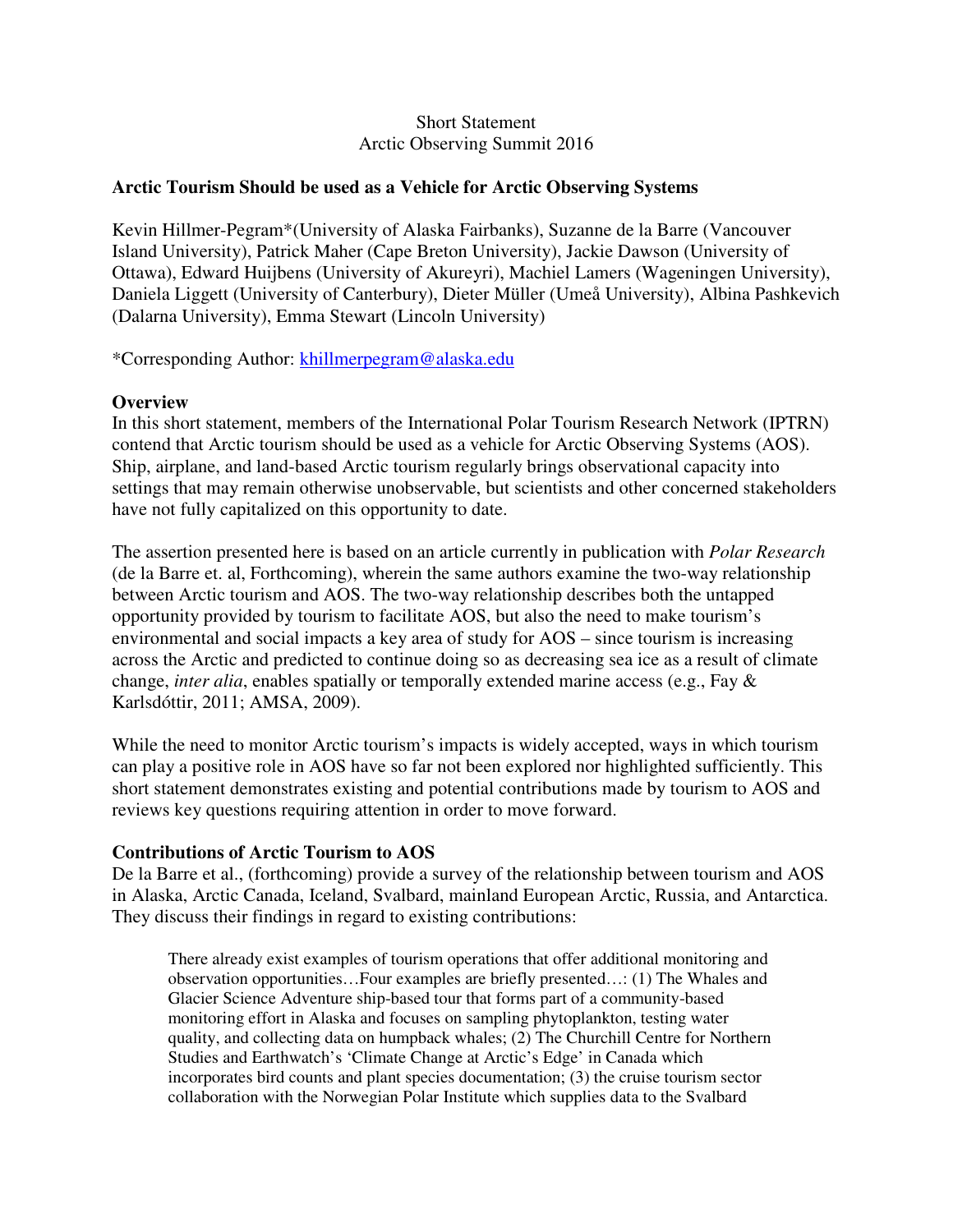Marine Mammal Sighting Database; and (4) the International Polar Year's (IPY) 'Aliens in Antarctica' programme, as well as the International Association of Antarctica Tour Operators (IAATO) and Antarctic Treaty System (ATS) post-visitation reports that provide data on unusual observations (e.g., high mortality events of wildlife).

Tourism is therefore already contributing to AOS, but the efforts are dispersed over space and time, and uncoordinated across regions and scientific disciplines. Data verification is of the utmost importance when tourists contribute scientific observations, and can be promoted by having trained scientists oversee processes of data collection and reporting. Moreover, tour guides can be trained to serve as observers and supervisors of tourists' observations.

The article this short statement draws from develops the tourism component of a White Paper submitted to the Arctic Observing Summit 2013 (Keskitalo et al., 2013), which focuses on stakeholder participation in science more broadly. Many of tourism's contributions to AOS operate under a citizen-science model and advance the goal of integrating stakeholders into monitoring and knowledge production. When the citizen-science model is applied in the Arctic, the observational contributions of residents of the Arctic are key, and can be supplemented by observations from visitors to the region.

In addition to achieving citizen-science goals, tourism can contribute to AOS by financing scientists' research. Accepted practice at the Great Barrier Reef, for example, is a case in point. Here, tourists and marine biologists go out on the same boat to interact with whales and the tourists pay for the entire venture. A similar case exists in Iceland, where marine biologists use whale watching boats for data gathering (Bertulli et al., 2015). Perhaps scientists in the Arctic would tolerate the presence of tourists on their expeditions if the tourists paid for the trip.

### **Key Questions Moving Forward**

De la Barre et al. (forthcoming) identify a series of questions that must be addressed to advance the integration of tourism and AOS. These include:

- How can we determine what the mechanisms are for the coordination of support, implementation, and operation of a[n] [AOS] which involves tourism as a data collection actor?
- [Could] a tourism-integrated [AOS]...fall under...the Arctic Council, particularly if these were designed to include community-based and citizen science approaches?
- How do we integrate tourism into extensive monitoring systems that already exist?
- What type of tourism stakeholder perspectives need to be included?
- [W]hile citizen science is potentially empowering and inclusive, how do we heed cautionary deconstructions of science executed in the north (and post and neo colonial interpretations and narratives of phenomena, e.g., climate change) to ensure colonial legacies are challenged and empowered Indigenous futures are supported?

### **Conclusion**

Clearly, we – members of the International Polar Tourism Research Network – do not possess all of the answers at this time, but we are working on addressing them through our ongoing research. The purpose of this short statement is to propose the value of using tourism in the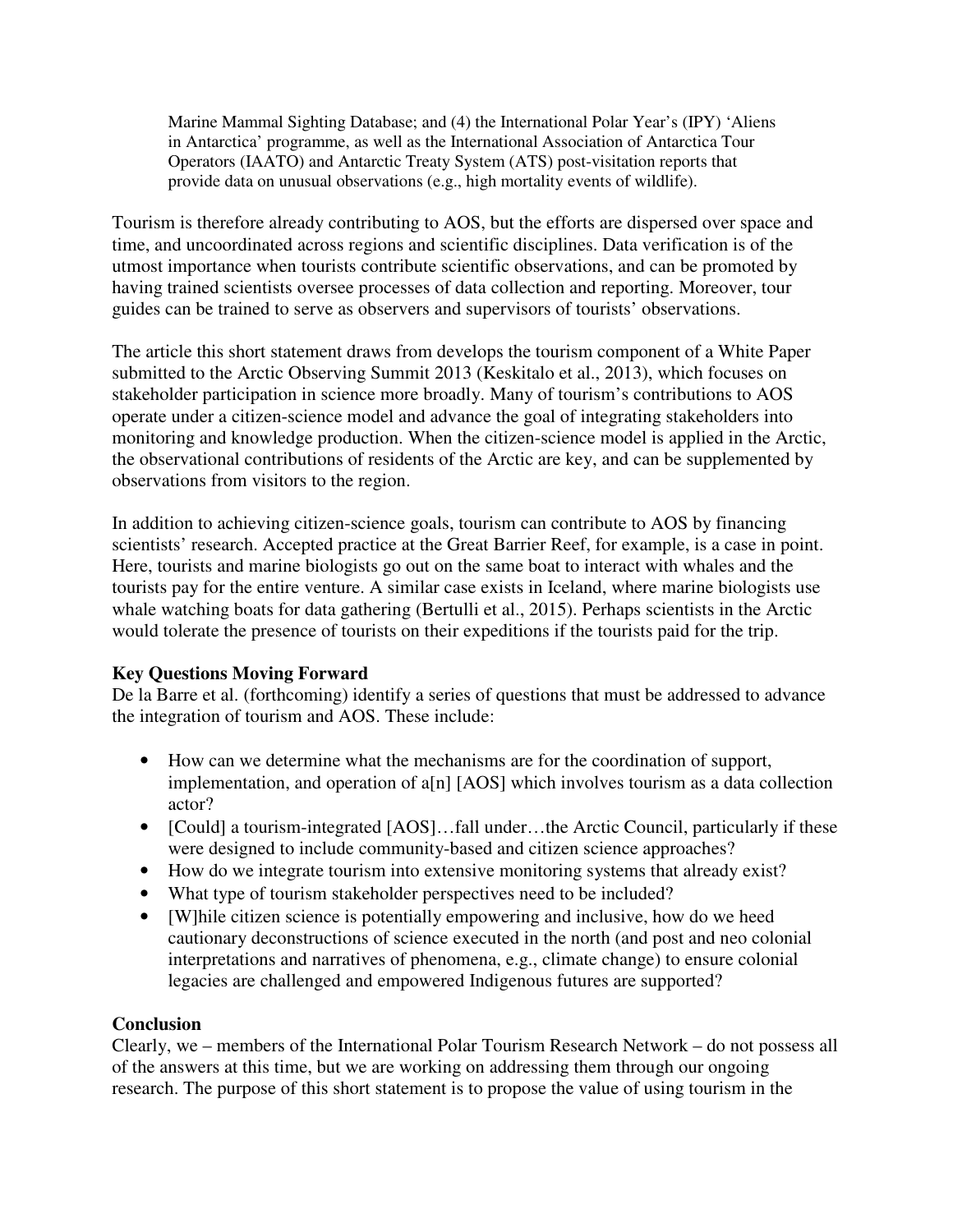Arctic as a vehicle for AOS, demonstrate how this is already occurring, and consider ideas for further integration. The rate and impact of change in the Arctic means that AOS efforts should utilize every resource available, including tourism, which brings knowledgeable and observationally inclined individuals into sparsely populated reaches of the world.

#### **References**

- AMSA (2009) Arctic Marine Shipping Assessment 2009 Report. Arctic Council. Retrieved from http://www.pame.is/amsa/amsa-2009-report
- de la Barre, S., P. Maher, J. Dawson, K. Hillmer-Pegram, E. Huijbens, M. Lamers, D. Liggett, D. Müller, A. Pashkevich & E. Stewart (forthcoming) Tourism and Arctic Observation Systems: Exploring the Relationships. *Polar Research*.
- Bertulli, C., Rasmussen, M. & M. Rosso. (2015) An assessment of the natural marking patterns used for photo-identification of common minke whales and white-beaked dolphins in Icelandic waters. *Journal of the Marine Biological Association of the United Kingdom*. doi:10.1017/S0025315415000284
- Fay, G. & A. Karlsdóttir (2011) Social indicators for Arctic tourism: observing trends and assessing data. *Polar Geography*, 34, 63-86.
- Keskitalo, C., D. Müller, K. Bergh, K. Gerda, T. Söderqvist, and S. Sörlin. (2013). Stakeholder integration: a response to a suggested focus on Arctic residents and monitoring. Arctic Observation Summit, Vancouver. Retrieved from: http://www.arcticobservingsummit.org/users/white\_papers.php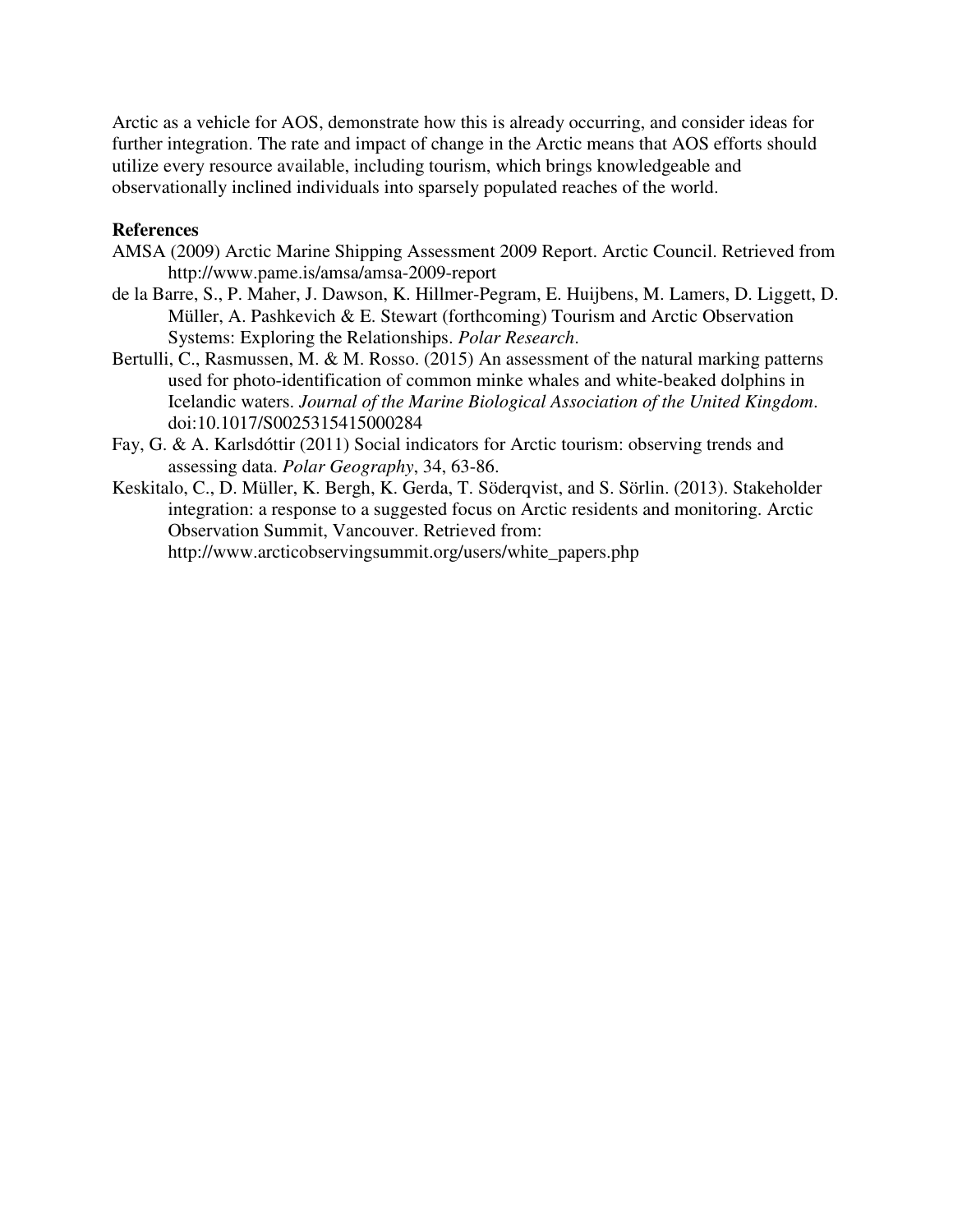#### **Observations to support industry needs for sea ice information and predictions**

- Statement for the 3<sup>rd</sup> Arctic Observing Summit -

*Adrienne Tivy (Canadian Ice Service) and Chris Petrich (Norut Narvik)*

A key rationale for ocean observing is to support real-time data products and forecasts for stakeholders (Calder et al., 2013). A wide range of practitioners are dealing with sea ice as part of their profession. Users include planners, managers and mariners on ships and offshore platforms. In this context sea ice information and predictions are used to make both strategic and tactical decisions. Aligning observing systems with stakeholder desired outcomes (data and forecast products) is a challenge; moving towards this goal, the first step is a clear understanding of stakeholder needs.

The needs of the offshore oil and gas and shipping industries summarized in this statement are based on a series of interviews with key industry stakeholders in Canada that were conducted by Adrienne Tivy and a 2-day workshop with Canadian Coast Guard icebreaker captains organized by Chris Petrich.As part of the Sea Ice Prediction Network (SIPN) project and to help meet the mandate of the Canadian Ice Service, key industry stakeholders are being interviewed to understand what sea ice information and forecasts are needed to inform decisions. Eight sea ice experts have been interviewed so far and were drawn from oil and gas companies (Husky, Chevron), shipping (FEDNAV, retired coast guard captains) and industry consultants with over 25 years of experience. The workshop was part of the network on Safe and Economic Operations in Seasonally Sea Ice-Covered Waters (OpSIce). Two icebreaker captains and nine researchers from five countries with Arctic interests participated in the workshop where a presentation of tactical challenges during operations at sea was followed by discussions in break-out groups that focussed on information needs in specific situations. Interviews and the workshop addressed user needs for ice information and forecasts, and the workshop also covered the translation of observations into practical products.

### **Sea ice information and predictions: desired outcomes**

The most common desired outcome that emerged from these discussions is information and predictions related to trafficability in sea ice. Whether or not the ice cover is easy or difficult to navigate will obviously depend on the ice class of the ship but with respect the icescape there are two key parameters that emerged from the discussions that are often not considered: ice strength and ice pressure**.** There was a consensus that ice strength and ice pressure are as important, in some instances more important, than ice thickness and ice type.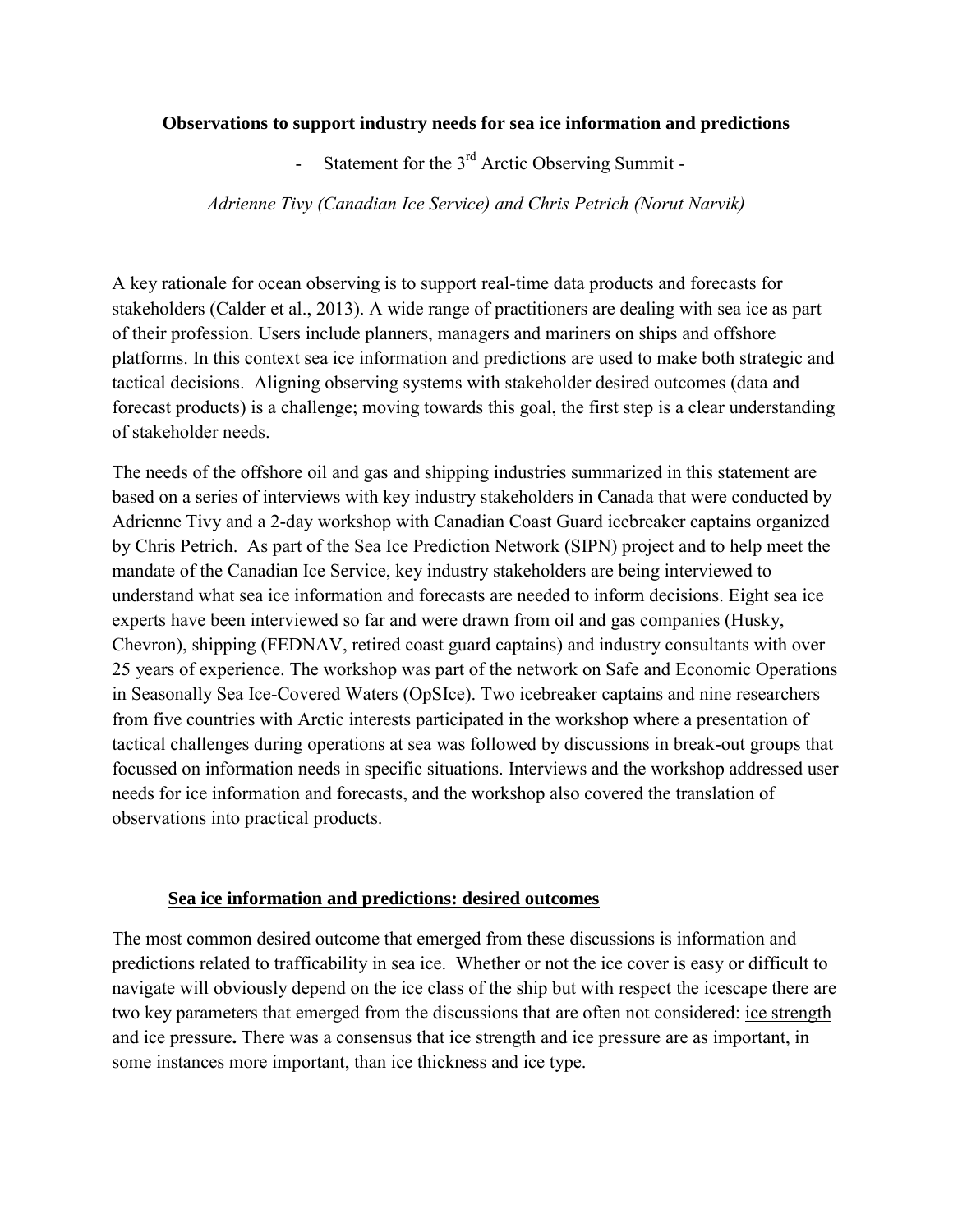To inform tactical decisions all users wanted as much detailed information as possible regarding the surrounding icescape and any predicted changes. The exact forecast lead time and spatial scale depended on the type of operation but in general 24-48 hours forecasts within the area of operation are required. It was acknowledged by most that good information is available for current ice conditions from government ice services. For short-term ice forecasts, most practitioners generated them in-house and reported good accuracy.

To inform planning decisions users wanted forecasts on much longer lead times, the length of the time is strongly dependent on the particular planning decision. For example forecasts of ice conditions along shipping routes 3-5 weeks in advance could trigger the decision to add another ship transit at the end of the season. Longer terms forecast on the order of months would impact ice management resource planning for offshore oil and gas platforms i.e. severity of the ice season will dictate how many icebreakers to have on stand-by. In general accurate and detailed forecasts are highly desired for planning purposes but there was a general acknowledgement that it is a challenging problem and may reach beyond the limits of predictability.

**Key sea ice parameters:** ice concentration (tactical/planning), ice type (tactical/planning), ice thickness (tactical/planning), ice strength (tactical), ice pressure (tactical), ice deformation and ice drift (tactical), break-up and freeze-up (planning), length of open water season (planning), floe size (tactical)\*

\*floe size came up as a key sea ice parameter for ice management, targeted icebreaking around a ship or platform to reduce the severity of ice conditions

## **Comments on observations**

It was generally acknowledged that the cost of observing in the Arctic is a barrier but that observation efforts should target areas with high shipping/industry activity.

Using observations to inform tactical decisions often requires now-casting, particularly when it comes to satellite data products where there is latency up to a few hours. The lack of tools available for now-casting recent observations became one of the themes of the workshop. The usefulness of observations with latency could be greatly enhanced with *in situ* observations to assist in now-casting. The scientific challenge is similar to short-term ice forecasting.

A suggestion for an observing system experiment (OSE) (e.g. Fairell et al., 2013) that came out of the discussions is to assess the benefit of assimilating industry (ship/platform) met-ocean data into coupled models to provide short-term, high resolution sea ice forecasts that meet industry user needs. Although discussions of an observation strategy to support the desired outcomes for ice information and ice forecasts was well beyond the scope of the interviews and the workshop, many practitioners suggested that short-term sea ice forecasts, similar to short-term weather